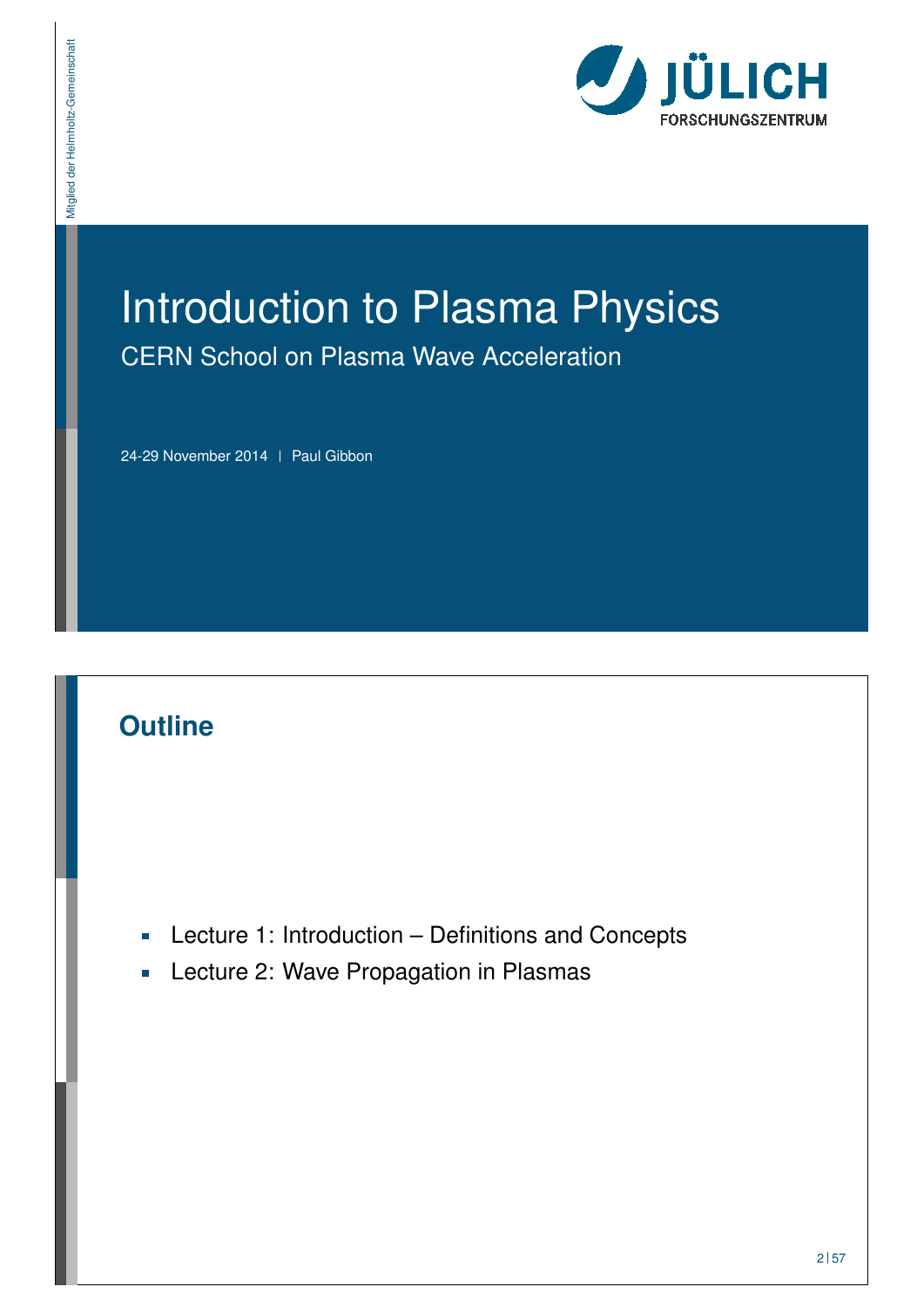| <b>Lecture 1: Introduction</b>    |      |
|-----------------------------------|------|
| Plasma definition                 |      |
| Plasma types                      |      |
| Debye shielding                   |      |
| <b>Plasma oscillations</b>        |      |
| Plasma creation: field ionization |      |
| <b>Relativistic threshold</b>     |      |
| <b>Further reading</b>            |      |
|                                   |      |
| Introduction                      | 3 57 |

## **What is a plasma?**

Simple definition: a *quasi-neutral* gas of charged particles showing *collective behaviour*.

**Quasi-neutrality:** number densities of electrons, *ne*, and ions, *ni* , with charge state *Z* are *locally balanced*:

$$
n_e \simeq Z n_i. \tag{1}
$$

**[C](#page-2-0)ollective behaviour:** long range of Coulomb potential (1/*r*) [lead](#page-3-0)s to nonlocal influence of disturbances in equilibrium.

[Macro](#page-7-0)scopic fields usually dominate over microscopic [fluctuations, e.](#page-9-0)g.:

 $\rho = \boldsymbol{e}(\boldsymbol{Z}\boldsymbol{\mathsf{n}}_i - \boldsymbol{\mathsf{n}}_{\boldsymbol{e}}) \Rightarrow \nabla.\boldsymbol{E} = \rho/\varepsilon_0$ 

Introduction and the Plasma definition and the plasma control of the Plasma definition and the Plasma definition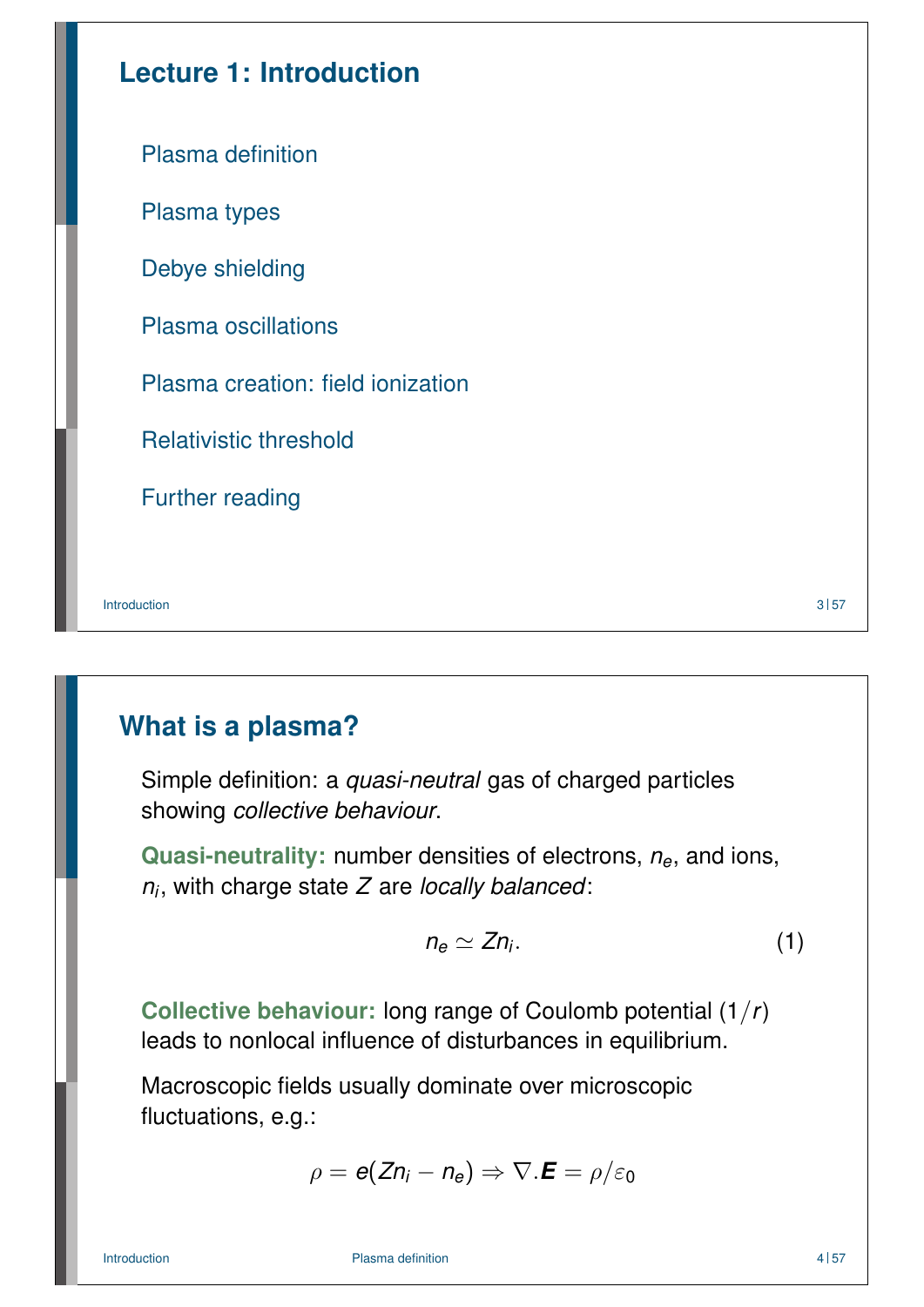

## **Plasma properties**

| Type                   | <b>Electron density</b><br>$n_e$ ( $\rm cm^{-3})$ | Temperature<br>$T_e$ (eV <sup>*</sup> ) |
|------------------------|---------------------------------------------------|-----------------------------------------|
|                        |                                                   |                                         |
| <b>Stars</b>           | $10^{26}$                                         | $2 \times 10^3$                         |
| Laser fusion           | $10^{25}$                                         | $3 \times 10^3$                         |
| <b>Magnetic fusion</b> | $10^{15}$                                         | 10 <sup>3</sup>                         |
| Laser-produced         | $10^{18} - 10^{24}$                               | $10^2 - 10^3$                           |
| <b>Discharges</b>      | $10^{12}$                                         | $1 - 10$                                |
| lonosphere             | 10 <sup>6</sup>                                   | 0.1                                     |
| ISM                    | 1                                                 | 10 <sup><math>-2</math></sup>           |

<span id="page-2-0"></span>Table 1: Densities and temperatures of various plasma types

∗ 1eV ≡ 11600K

Introduction **Plasma types Plasma types** 6 57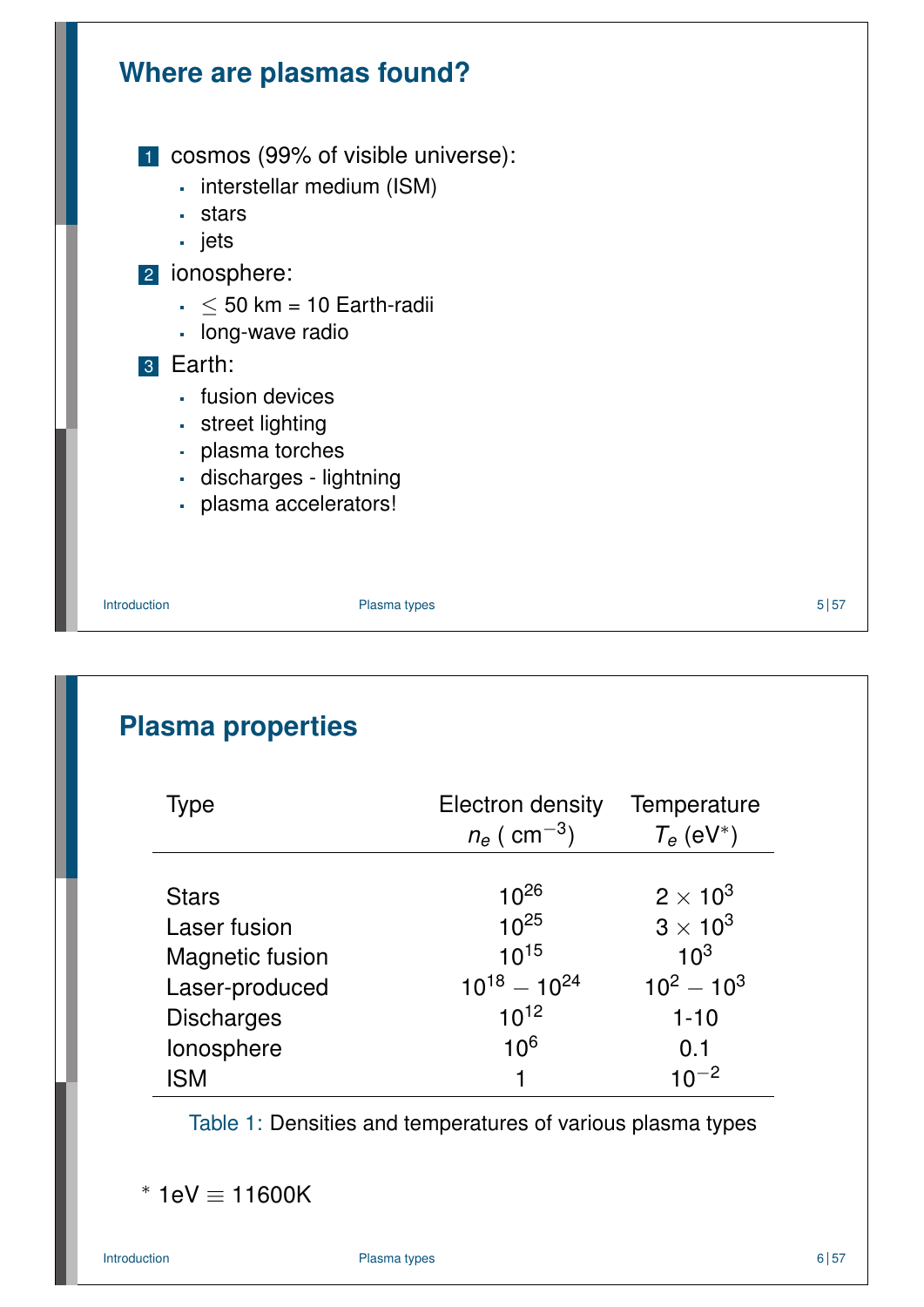

# **Debye shielding (2): ions vs electrons**

For equal ion and electron temperatures ( $T_e = T_i$ ), we have:

$$
\frac{1}{2}m_{e}v_{e}^{2} = \frac{1}{2}m_{i}v_{i}^{2} = \frac{3}{2}k_{B}T_{e}
$$
 (2)

Therefore,

$$
\frac{v_i}{v_e} = \left(\frac{m_e}{m_i}\right)^{1/2} = \left(\frac{m_e}{Am_p}\right)^{1/2} = \frac{1}{43}
$$
 (hydrogen, Z=A=1)

Ions are almost stationary on electron timescale! To a good approximation, we can often write:

<span id="page-3-0"></span>
$$
n_i \simeq n_0,
$$

where the material (eg gas) number density,  $n_0 = N_A \rho_m/A$ .

Introduction 8 | 57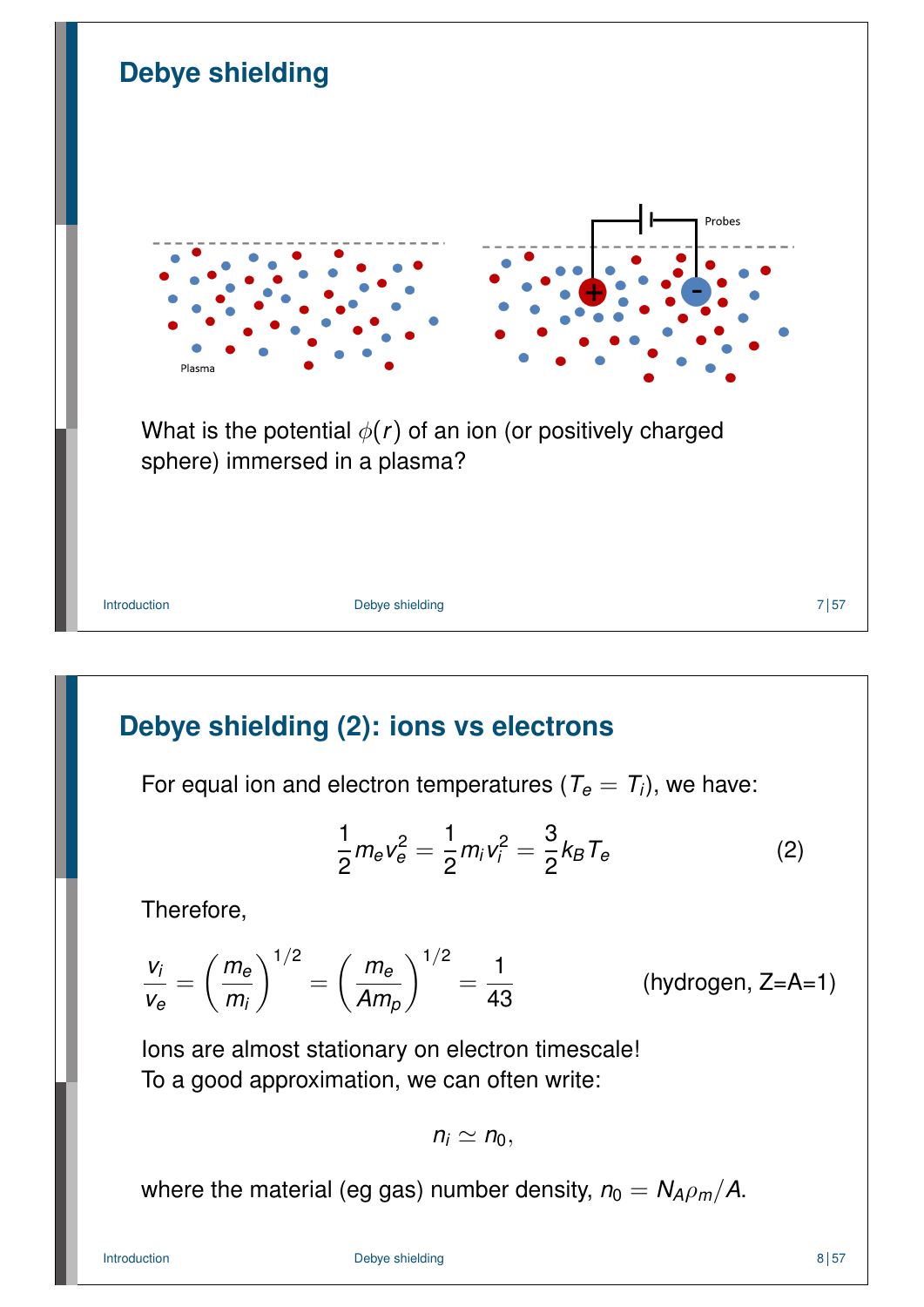#### **Debye shielding (3)**

In thermal equilibrium, the electron density follows a Boltzmann distribution<sup>∗</sup> :

> $n_e = n_i \exp(e\phi/k_B T_e)$ ) (3)

where  $n_i$  is the ion density and  $k_B$  is the Boltzmann constant.

From Gauss' law (Poisson's equation):

$$
\nabla^2 \phi = -\frac{\rho}{\varepsilon_0} = -\frac{\mathbf{e}}{\varepsilon_0} (n_i - n_e) \tag{4}
$$

∗ See, eg: F. F. Chen, p. 9

Introduction **Debye shielding Debye shielding 9** 157

# **Debye shielding (4)**

Combining (4) with (3) in spherical geometry*<sup>a</sup>* and requiring  $\phi \rightarrow 0$  at  $r = \infty$ , get solution:

$$
\phi_D = \frac{1}{4\pi\varepsilon_0} \frac{e^{-r/\lambda_D}}{r}.\tag{5}
$$

with

Debye length

$$
\lambda_D = \left(\frac{\varepsilon_0 k_B T_e}{e^2 n_e}\right)^{1/2} = 743 \left(\frac{T_e}{eV}\right)^{1/2} \left(\frac{n_e}{cm^{-3}}\right)^{-1/2} cm
$$

$$
\overline{a}\nabla^2\rightarrow \tfrac{1}{r^2}\tfrac{d}{dr}\big(r^2\tfrac{d\phi}{dr}\big)
$$

Introduction 10 | 57

 $(6)$ 

Exercise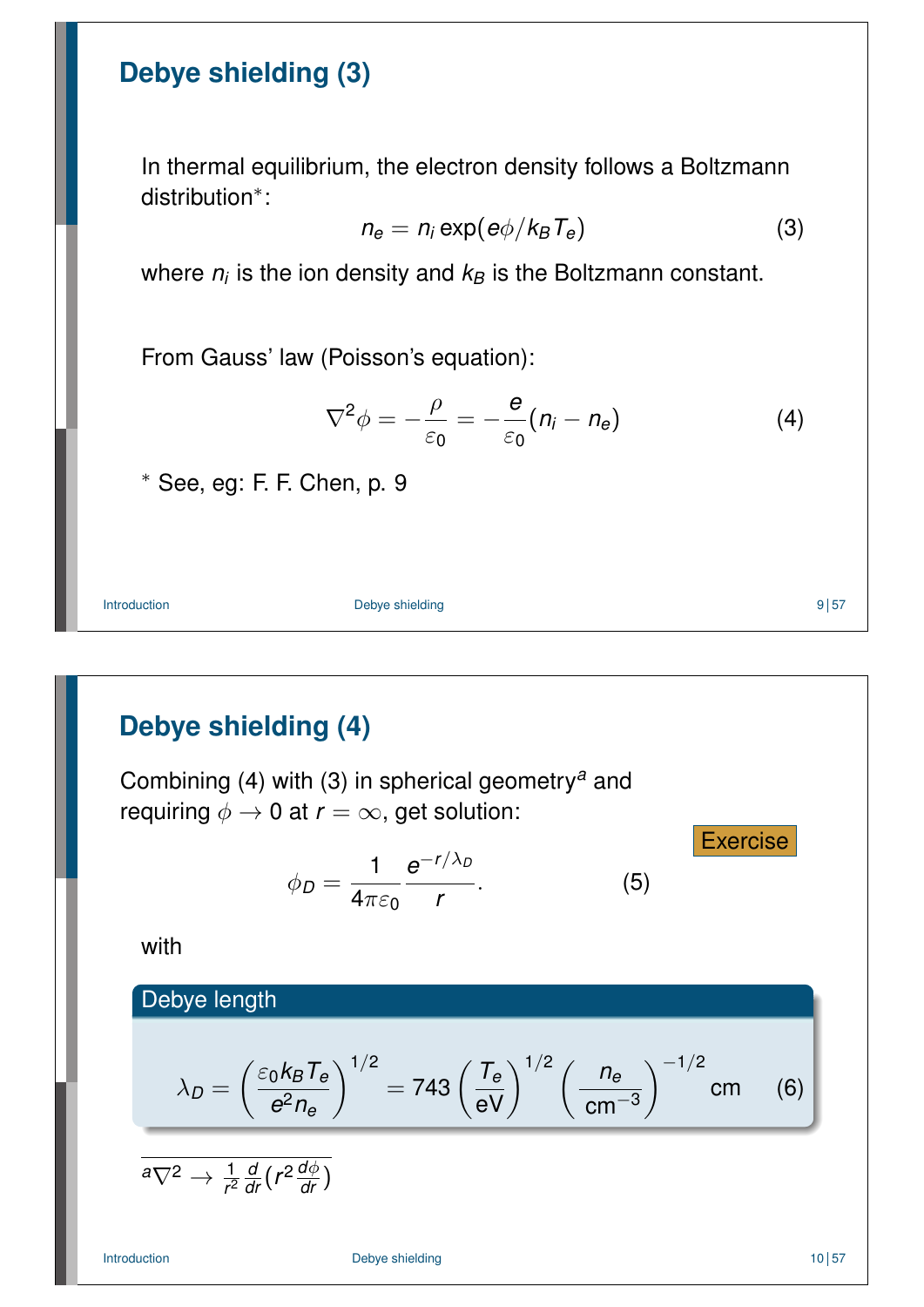#### **Debye sphere**

An *ideal* plasma has many particles per Debye sphere:

$$
N_D \equiv n_e \frac{4\pi}{3} \lambda_D^3 \gg 1. \tag{7}
$$

 $\Rightarrow$  Prerequisite for collective behaviour.

Alternatively, can define *plasma parameter*:

$$
g\equiv\frac{1}{n_e\lambda_D^3}
$$

Classical plasma theory based on assumption that  $g \ll 1$ , which also implies dominance of collective effects over collisions between particles.

Introduction 11 | 57

# **Collisions in plasmas**

At the other extreme, where  $N_D \leq 1$ , screening effects are reduced and collisions will dominate the particle dynamics. A good measure of this is the *electron-ion collision rate*, given by:

$$
\nu_{ei}=\frac{\pi^{\frac{3}{2}}n_eZe^4\ln\Lambda}{2^{\frac{1}{2}}(4\pi\varepsilon_0)^2m_e^2v_{te}^3}s^{-1}
$$

 $v_{te} \equiv \sqrt{k_B T_e/m_e}$  is the electron thermal velocity and ln Λ is a slowly varying term (Coulomb logarithm) *O*(10 − 20).

Can show that

$$
\frac{\nu_{ei}}{\omega_p} \simeq \frac{Z \ln \Lambda}{10 N_D}; \quad \text{with} \quad \ln \Lambda \simeq 9 N_D/Z
$$

Introduction 12 | 57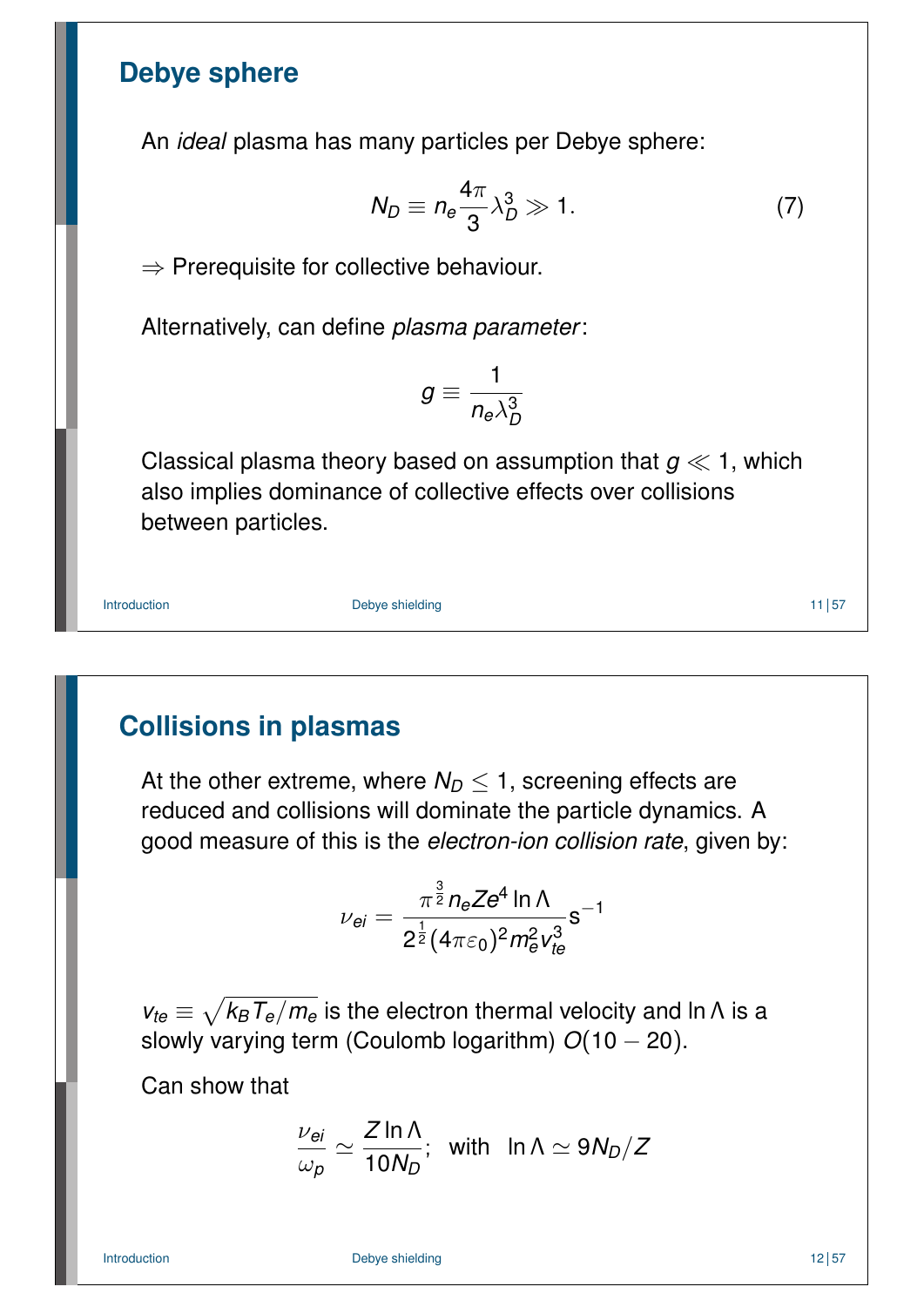

# **Model hierarchy**

- **1** First principles N-body molecular dynamics
- 2 Phase-space methods Vlasov-Boltzmann
- 3 2-fluid equations
- 4 Magnetohydrodynamics (single, magnetised fluid)
- Time-scales:  $10^{-15} 10^3$  s  $\overline{\phantom{a}}$
- Length-scales:  $10^{-9}$  10 m  $\overline{\phantom{a}}$
- Number of particles needed for first-principles modelling (1):  $\overline{\phantom{a}}$  $10^{21}$  (tokamak),  $10^{20}$  (laser-heated solid)

Introduction **Debye shielding Debye shielding 14** 57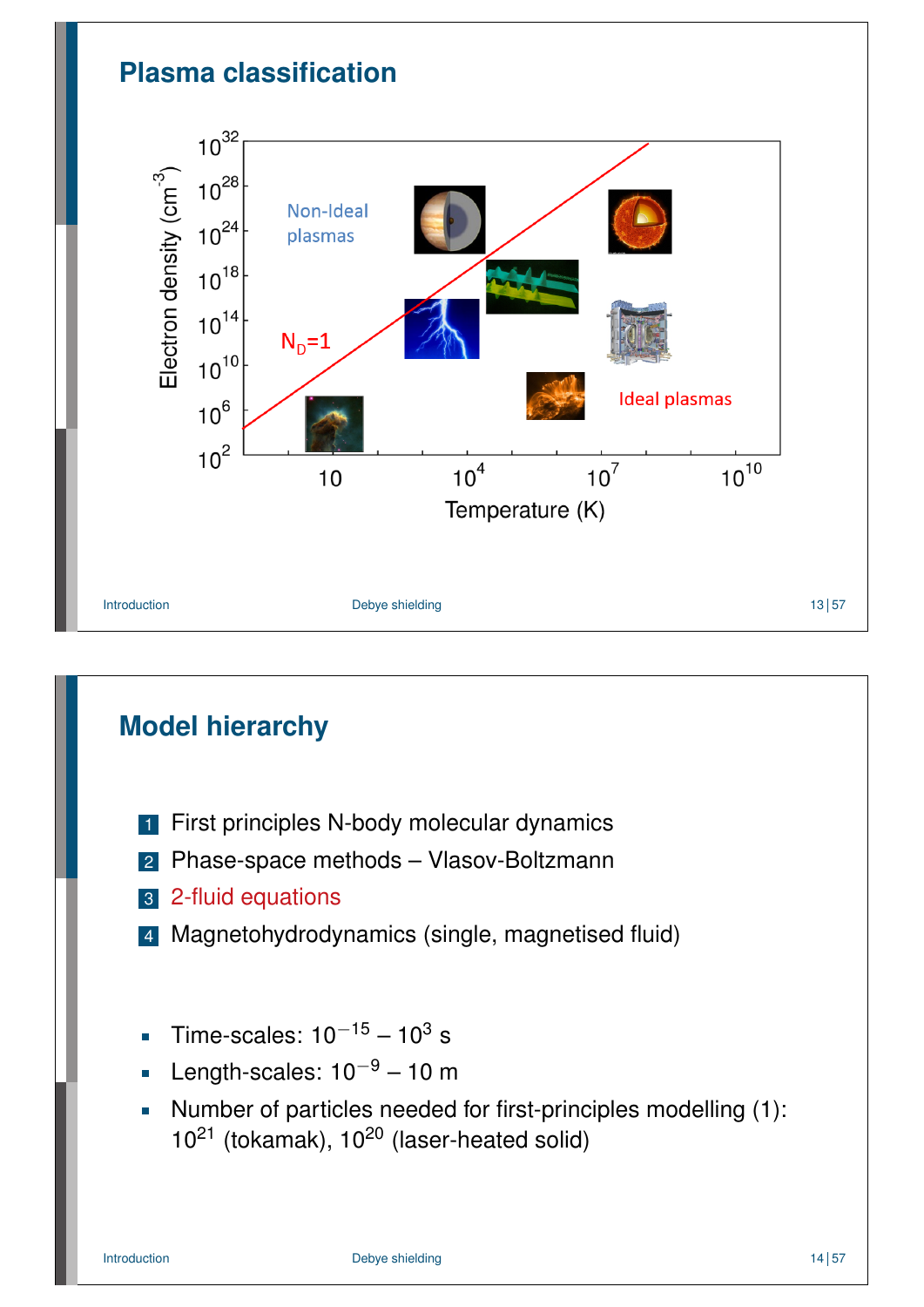

where

#### Electron plasma frequency

<span id="page-7-1"></span><span id="page-7-0"></span>
$$
\omega_p \equiv \left(\frac{e^2 n_e}{\varepsilon_0 m_e}\right)^{1/2} \simeq 5.6 \times 10^4 \left(\frac{n_e}{\text{cm}^{-3}}\right)^{1/2} \text{s}^{-1}.\tag{8}
$$

Introduction **Plasma oscillations Provides Provides Provides Provides Provides Provides Provides Provides Provides Provides Provides Provides Provides Provides Provides Provides Provides**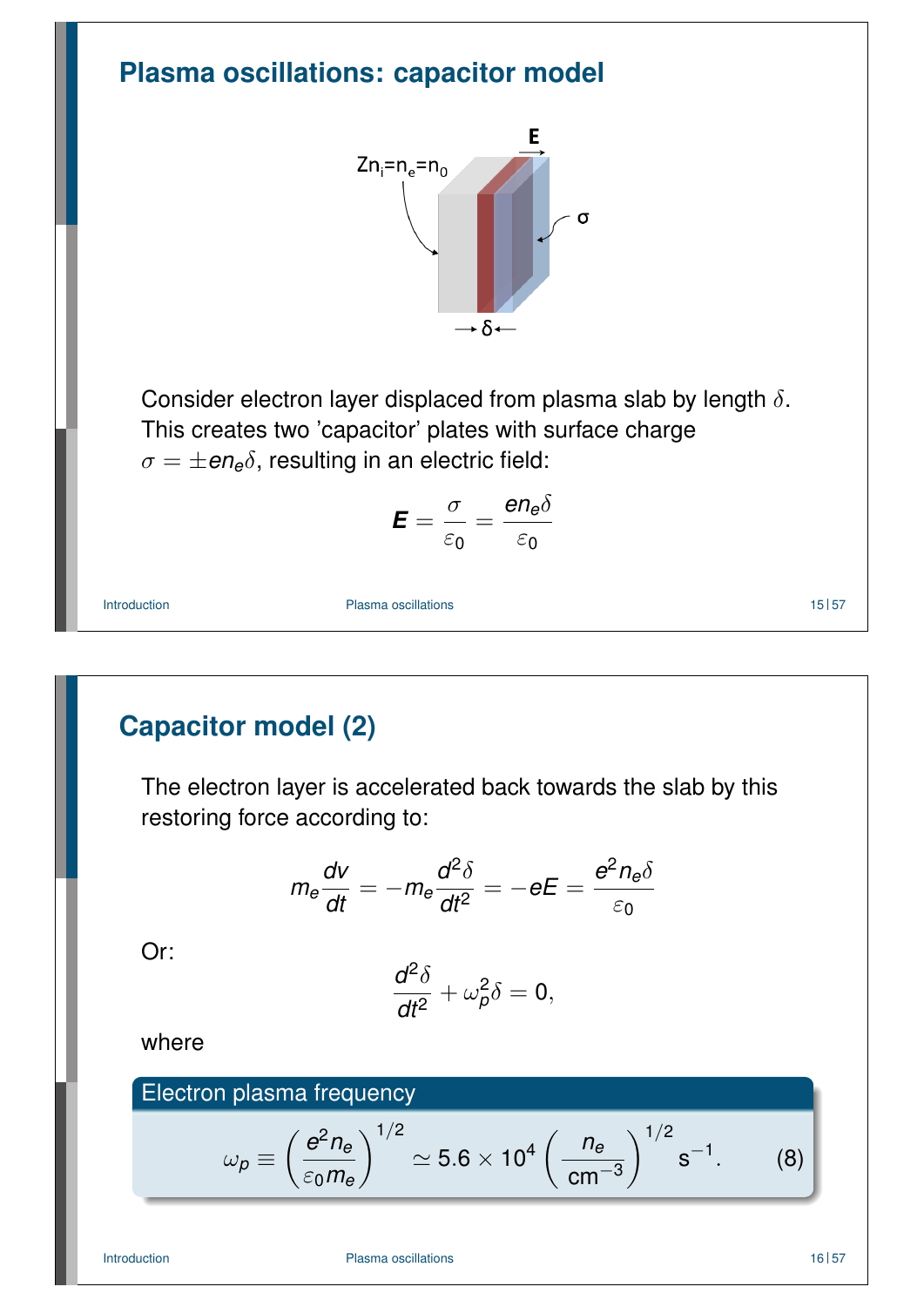

If the plasma response time is shorter than the period of a external electromagnetic field (such as a laser), then this radiation will be *shielded out*.

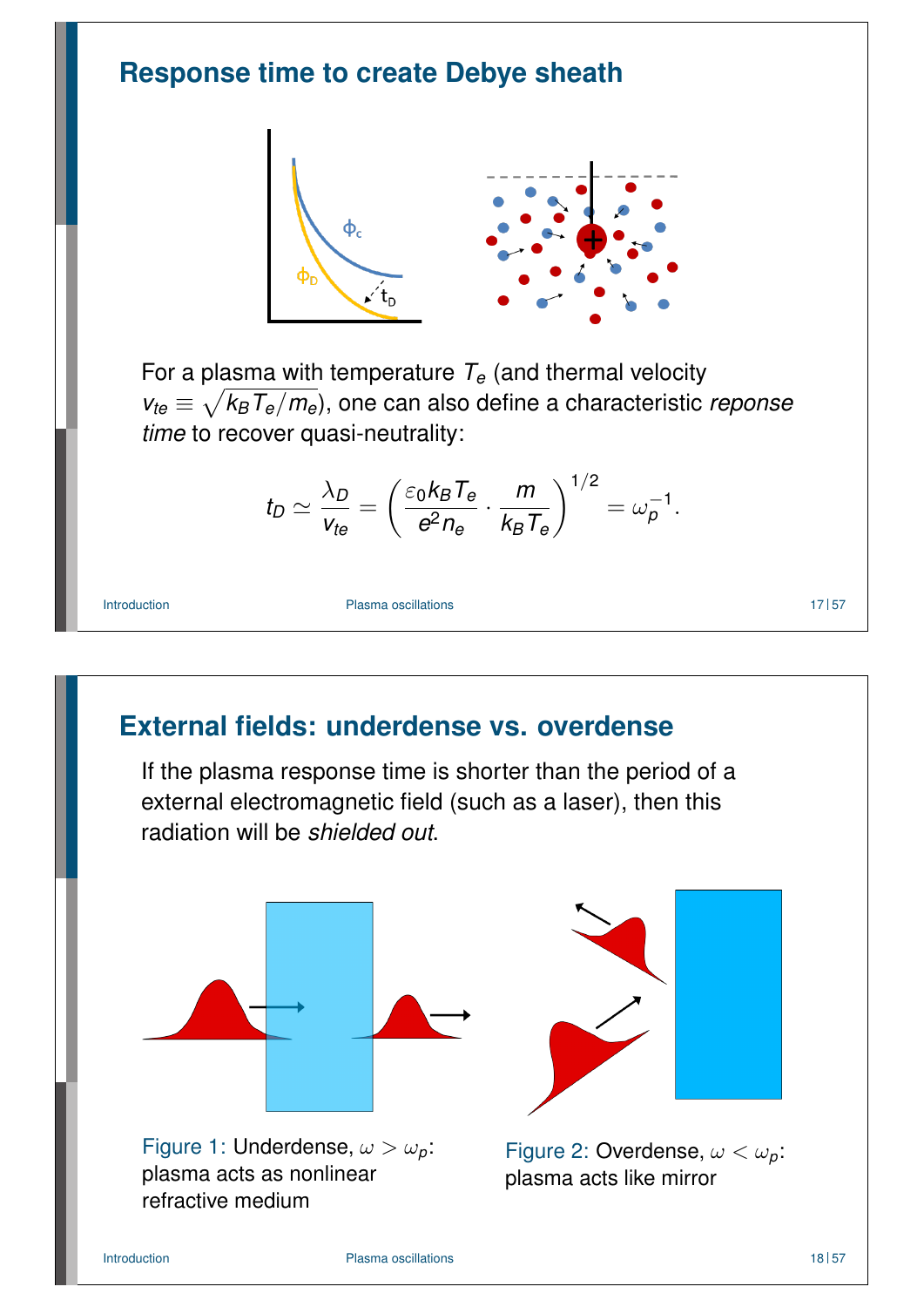#### **The critical density**

To make this more quantitative, consider ratio:

$$
\frac{\omega_{\boldsymbol{\rho}}^2}{\omega^2} = \frac{\boldsymbol{e}^2 n_{\boldsymbol{e}}}{\varepsilon_0 m_{\boldsymbol{e}}} \cdot \frac{\lambda^2}{4\pi^2 c^2}.
$$

Setting this to unity defines the wavelength for which  $n_e = n_c$ , or the

Critical density

$$
n_c \simeq 10^{21} \lambda_\mu^{-2} \text{ cm}^{-3} \tag{9}
$$

above which radiation with wavelengths  $\lambda > \lambda_{\mu}$  will be reflected. cf: radio waves from ionosphere.

Introduction **Plasma oscillations Provides Provides Provides Provides Provides Provides Provides Provides Provides Provides Provides Provides Provides Provides Provides Provides Provides**

**Plasma creation: field ionization**

At the Bohr radius

$$
a_B = \frac{\hbar^2}{me^2} = 5.3 \times 10^{-9} \text{ cm},
$$

the electric field strength is:

$$
E_a = \frac{e}{4\pi\varepsilon_0 a_B^2}
$$
  
\n
$$
\simeq 5.1 \times 10^9 \text{ Vm}^{-1}.
$$
 (10)

This leads to the *atomic intensity*:

<span id="page-9-0"></span>
$$
I_a = \frac{\varepsilon_0 c E_a^2}{2}
$$
  
  $\simeq 3.51 \times 10^{16} \text{ Wcm}^{-2}.$  (11)

A laser intensity of  $I_L > I_a$  will *guarantee ionization* for any target material, though in fact this can occur well below this threshold value (eg: ∼ 10<sup>14</sup> Wcm−<sup>2</sup> for hydrogen) via *multiphoton* effects .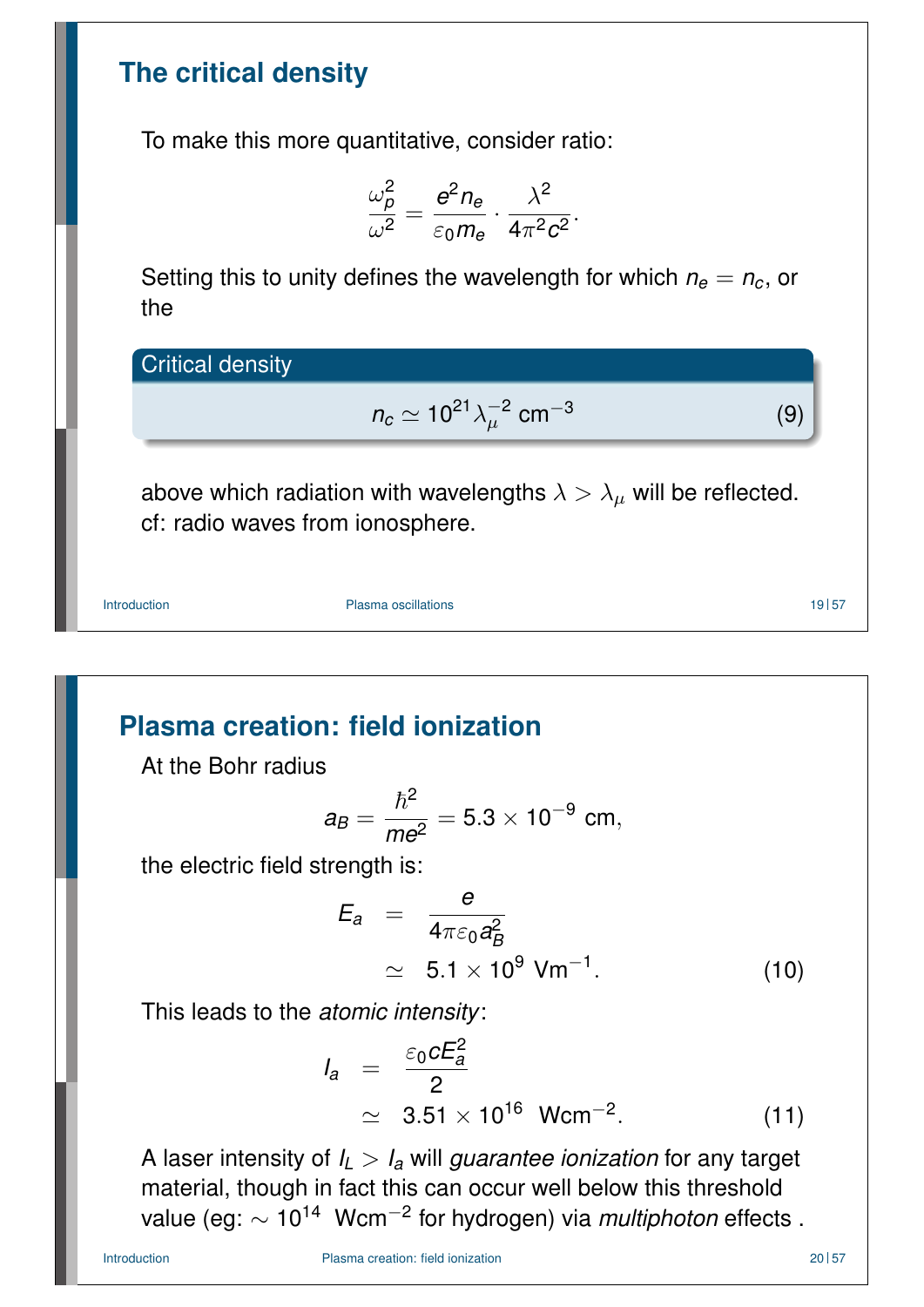#### **Ionized gases: when is plasma response important?**

Simultaneous field ionization of many atoms produces a plasma with electron density  $n_e$ , temperature  $T_e \sim 1 - 10$  eV. Collective *effects* important if

 $\omega_p \tau$ interaction  $>1$ 

#### Example (Gas jet)

 $\tau_{\text{int}} = 100 \text{ fs}, n_e = 10^{17} \text{ cm}^{-3} \rightarrow \omega_p \tau_{\text{int}} = 1.8$ Typical gas jets:  $P \sim 1$ bar;  $n_e = 10^{18} - 10^{19}$  cm<sup>-3</sup> Recall that from Eq.9, critical density for glass laser  $n_c(1\mu)=10^{21}$  cm<sup>−3</sup>. Gas-jet plasmas are therefore *underdense*, since  $\omega^2/\omega_p^2 = n_e/n_c \ll 1$ .

Exploit plasma effects for: short-wavelength radiation; nonlinear refractive properties; high electric/magnetic fields; *particle acceleration*!

Introduction **Plasma creation:** field ionization **Plasma creation**: field ionization **Plasma** 21 | 57

#### **Relativistic field strengths**

Classical equation of motion for an electron exposed to a linearly polarized laser field  $\boldsymbol{E} = \hat{\boldsymbol{\gamma}} E_0 \sin \omega t$ :

$$
\frac{d\mathsf{v}}{dt} \;\; \simeq \;\; \frac{-eE_0}{m_e} \sin \omega t
$$

$$
\rightarrow v = \frac{eE_0}{m_e \omega} \cos \omega t = v_{\text{os}} \cos \omega t \qquad (12)
$$

#### Dimensionless oscillation amplitude, or 'quiver' velocity:

<span id="page-10-0"></span>
$$
a_0 \equiv \frac{V_{\rm os}}{c} \equiv \frac{\rho_{\rm os}}{m_e c} \equiv \frac{eE_0}{m_e \omega c} \tag{13}
$$

Introduction **Relativistic threshold Relativistic threshold 22 157**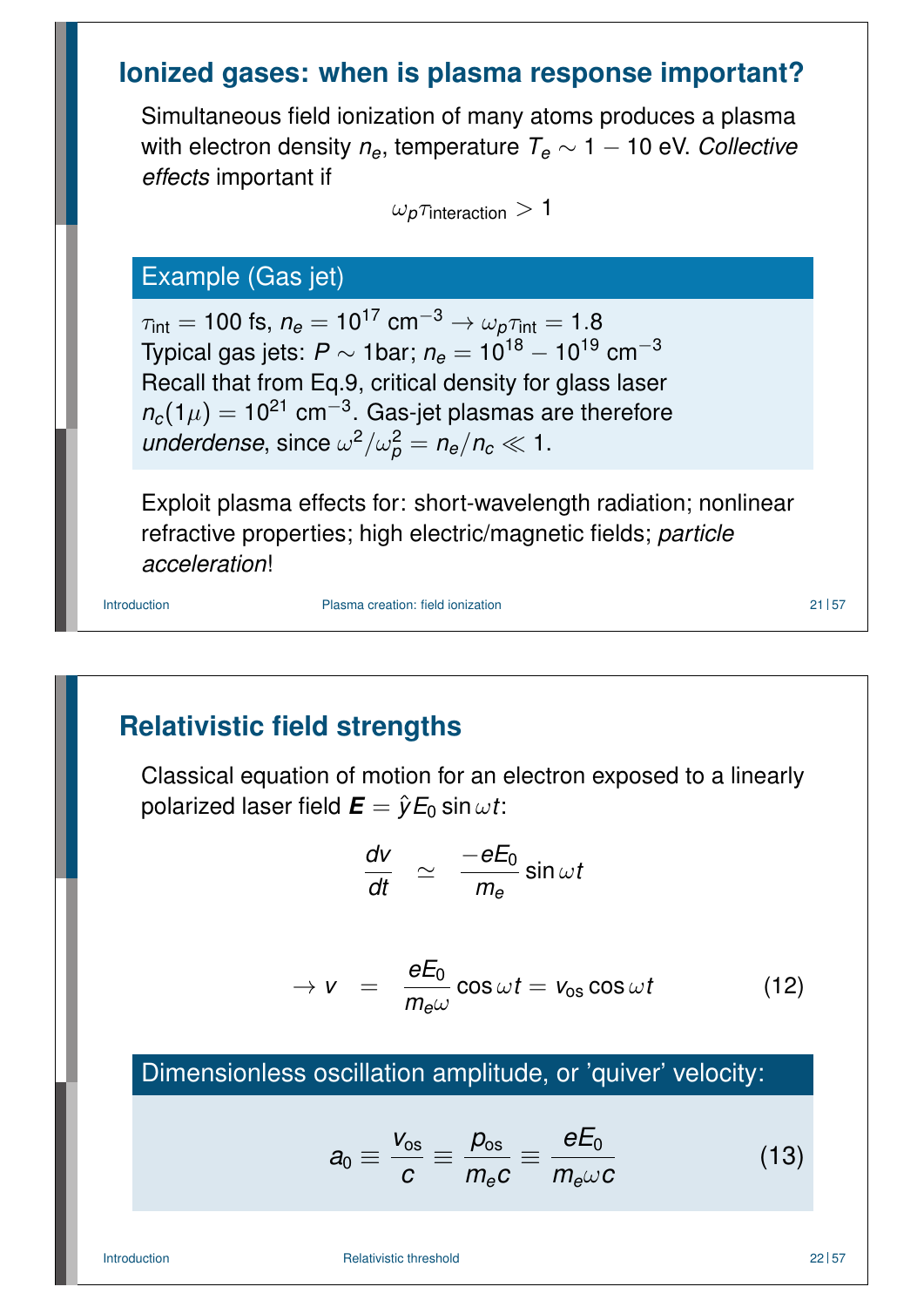#### **Relativistic intensity**

The laser intensity  $I_L$  and wavelength  $\lambda_L$  are related to  $E_0$  and  $\omega$ by:

$$
I_L = \frac{1}{2} \varepsilon_0 c E_0^2; \ \ \lambda_L = \frac{2\pi c}{\omega}
$$

Substituting these into (13) we find :

$$
a_0 \simeq 0.85 (I_{18} \lambda_\mu^2)^{1/2}, \qquad (14)
$$

where

$$
I_{18} = \frac{I_L}{10^{18} \text{ Wcm}^{-2}}; \ \ \lambda_{\mu} = \frac{\lambda_L}{\mu m}.
$$

Implies that for  $I_L \geq 10^{18}$  Wcm<sup>-2</sup>,  $\lambda_L \simeq 1$   $\mu$ m, we will have relativistic electron velocities, or *a*<sup>0</sup> ∼ 1.

Introduction 23 S7

# **Further reading** 1 F. F. Chen, *Plasma Physics and Controlled Fusion*, 2nd Ed. (Springer, 2006) 2 R.O. Dendy (ed.), *Plasma Physics, An Introductory Course*, (Cambridge University Press, 1993) 3 J. D. Huba, *NRL Plasma Formulary*, (NRL, Washington DC, 200[7\)](#page-10-0) http://www.nrl.navy.mil/ppd/content/nrl-plasma-formulary

**Exercise**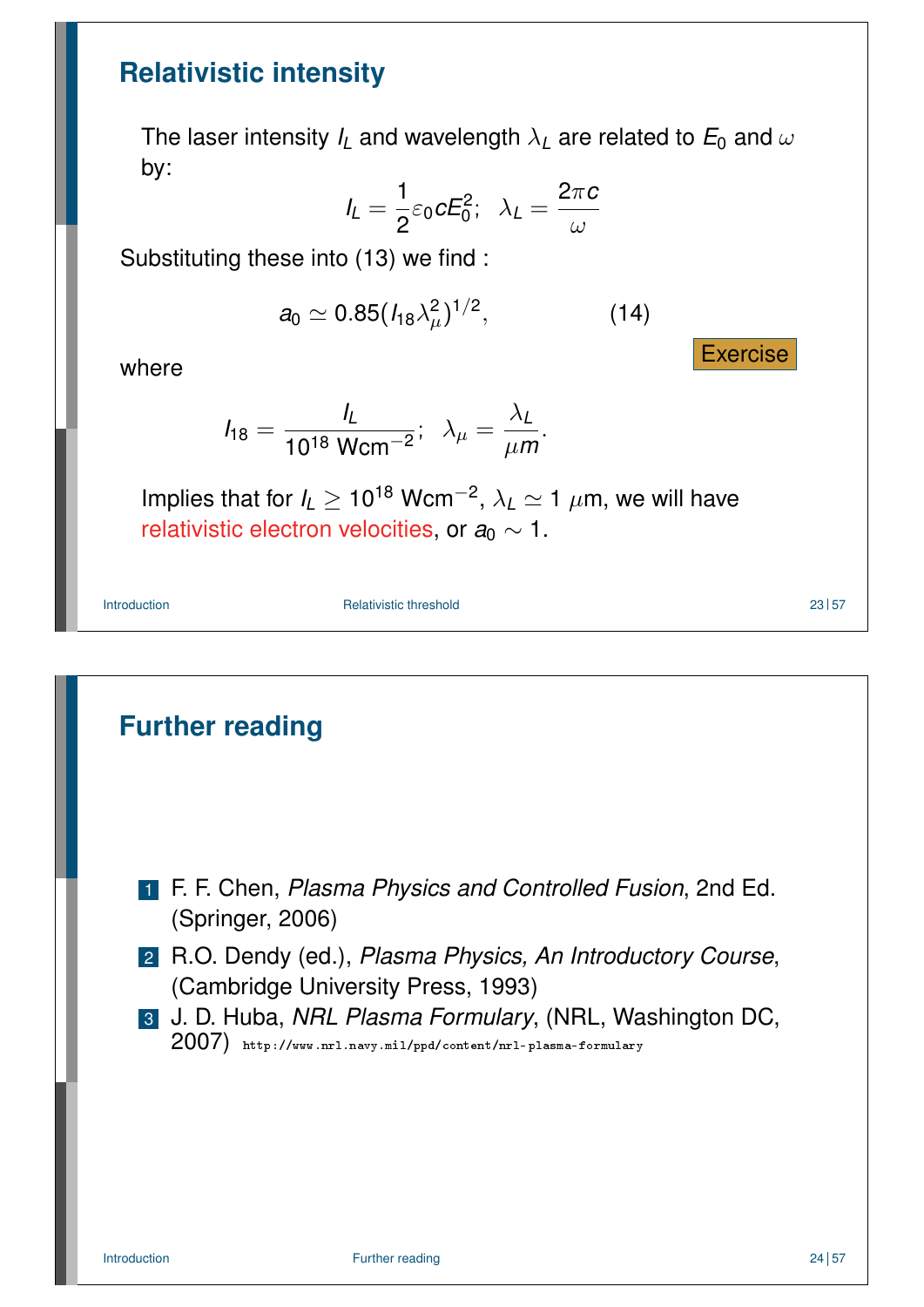| <b>Lecture 2: Wave propagation in plasmas</b> |
|-----------------------------------------------|
| <b>Plasma oscillations</b>                    |
| <b>Transverse waves</b>                       |
| Nonlinear wave propagation                    |
| <b>Further reading</b>                        |
| <b>Formulary</b>                              |
|                                               |
|                                               |

Wave propagation in plasmas 25 | 57

# **Model hierarchy**

- **1** First principles N-body molecular dynamics
- 2 [Phase-space methods –](#page-12-0) Vlasov-Boltzmann
- 3 2-fluid equations
- <span id="page-12-0"></span>4 [Ma](#page-12-0)gnetohydrodynamics (single, magnetised fluid)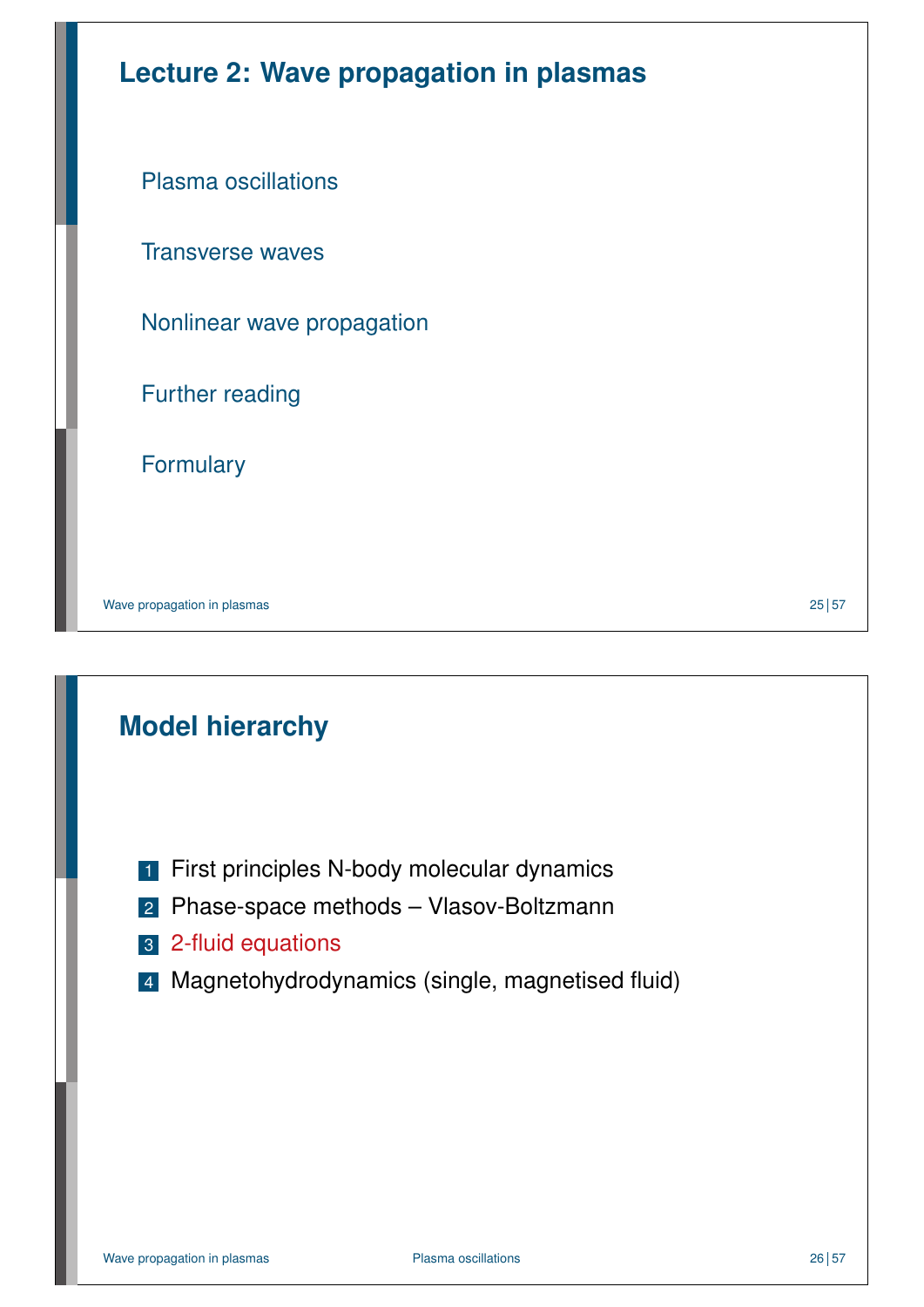#### **The 2-fluid model**

Many plasma phenomena can be analysed by assuming that each charged particle component with density *n<sup>s</sup>* and velocity *u<sup>s</sup>* behaves in a fluid-like manner, interacting with other species (*s*) via the electric and magnetic fields. The rigorous way to derive the governing equations in this approximation is via *kinetic theory*, which is beyond the scope of this lecture.

We therefore begin with the 2-fluid equations for a plasma assumed to be:

- thermal:  $T_e > 0$
- collisionless:  $\nu_{\text{ie}} \simeq 0$  $\overline{\phantom{a}}$
- and non-relativistic: velocities  $u \ll c$ .

Wave propagation in plasmas example and the Plasma oscillations of the contract of the 27 | 57  $\pm$  27 | 57

# **The 2-fluid model (2)**

$$
\frac{\partial n_s}{\partial t} + \nabla \cdot (n_s u_s) = 0 \qquad (15)
$$

$$
n_s m_s \frac{d\boldsymbol{u}_s}{dt} = n_s q_s (\boldsymbol{E} + \boldsymbol{u}_s \times \boldsymbol{B}) - \nabla P_s \qquad (16)
$$

<span id="page-13-0"></span>
$$
\frac{d}{dt}(P_s n_s^{-\gamma_s}) = 0 \qquad (17)
$$

 $P_s$  is the thermal pressure of species *s*;  $\gamma_s$  the specific heat ratio, or  $(2 + N)/N$ , where *N* is the number of degrees of freedom.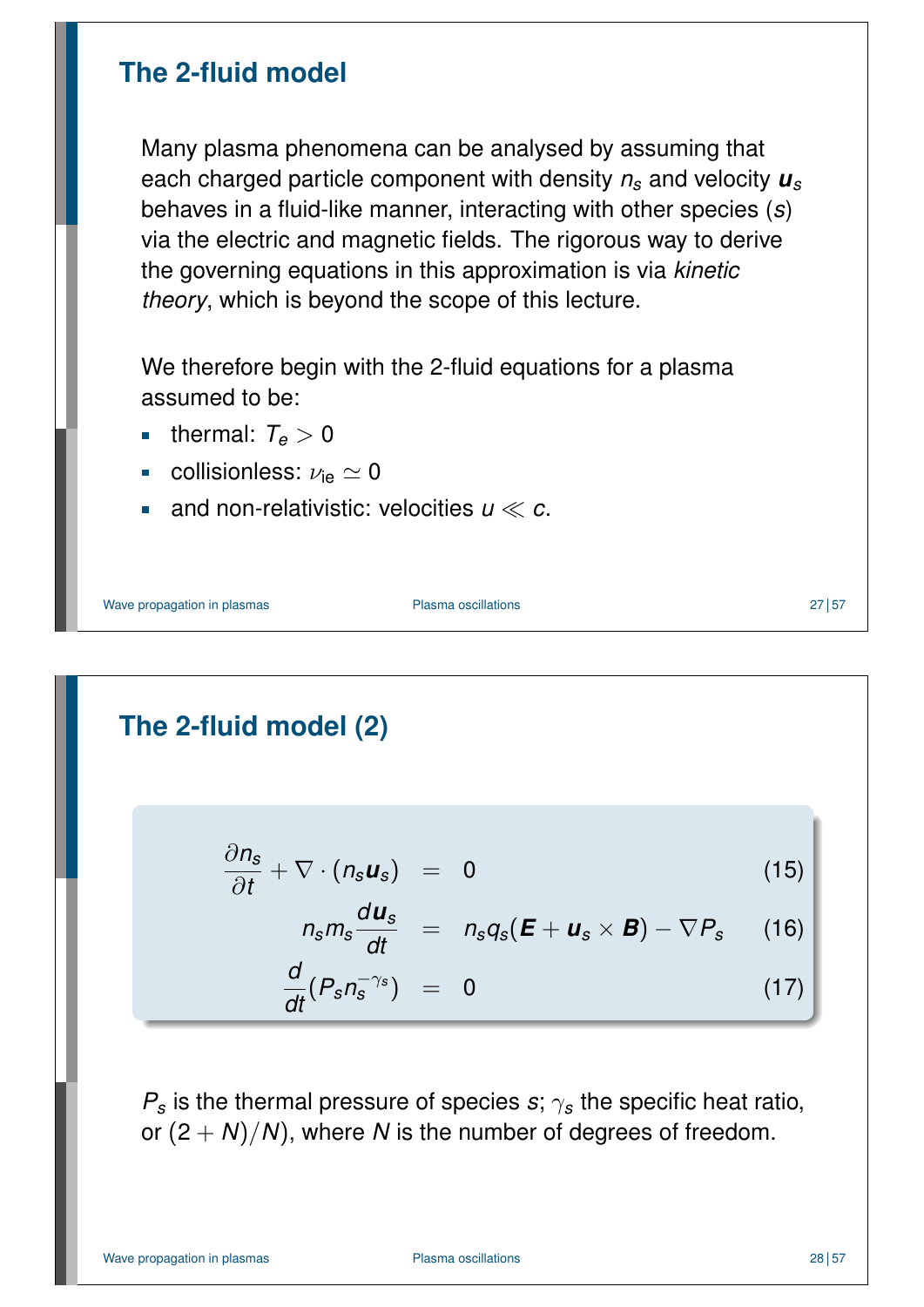#### **Continuity equation**

The continuity equation (Eq. 15) tells us that (in the absence of ionization or recombination) the number of particles *of each species* is conserved.

Noting that the charge and current densities can be written  $\rho_s = q_s n_s$  and  $J_s = q_s n_s u_s$  respectively, Eq. (15) can also be written:

$$
\frac{\partial \rho_s}{\partial t} + \nabla \cdot \mathbf{J}_s = 0, \qquad (18)
$$

which expresses the conservation of *charge*.

Wave propagation in plasmas example and the Plasma oscillations of the contract of the 29 57

# **Momentum equation**

(Eq. 16) governs the motion of a fluid element of species *s* in the presence of electric and magnetic fields *E* and *B*.

Remark: In the absence of fields, and assuming strict quasineutrality ( $n_e = Zn_i = n$ ;  $u_e = u_i = u$ ), we recover the *Navier-Stokes* equations. Exercise

In the plasma accelerator context we will usually deal with *un*magnetis[ed](#page-13-0) plasmas, and stationary ions  $u_i = 0$ , in which case the momentum equation reads:

$$
n_e m_e \frac{d\bm{u}_e}{dt} = -e n_e \bm{E} - \nabla P_e \qquad (19)
$$

Note that *E* can include both external and internal field components (via charge-separation).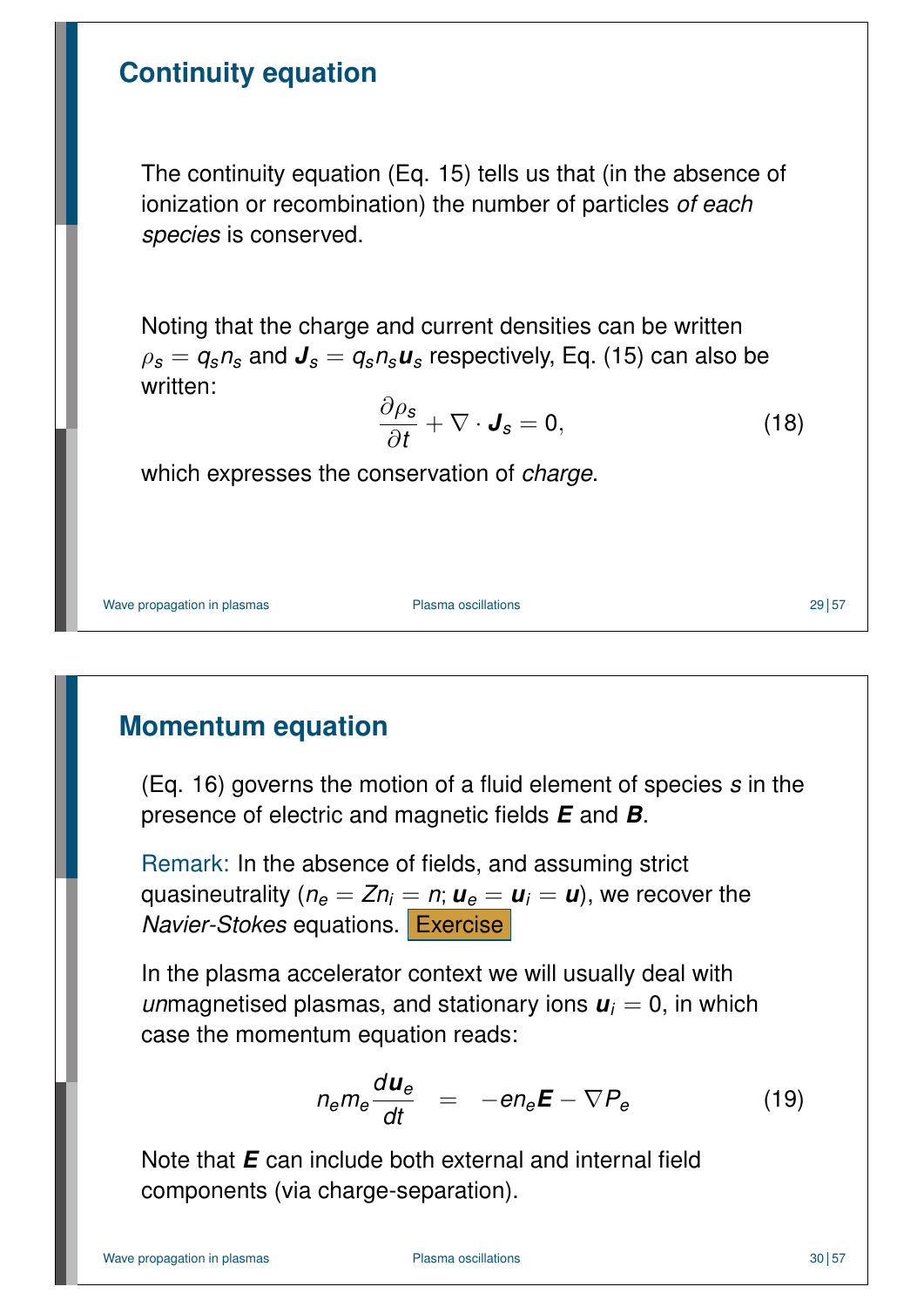#### **Longitudinal plasma waves**

A characteristic property of plasmas is their ability to transfer momentum and energy via collective motion. One of the most important examples of this is the oscillation of the electrons against a stationary ion background, or *Langmuir wave*. Returning to the 2-fluid model, we can simplify Eqs.(15-17) by setting  $\mathbf{u}_i = 0$ , restricting the electron motion to one dimension (*x*) and taking  $\frac{\partial}{\partial y} = \frac{\partial}{\partial z}$  $\frac{\partial}{\partial z} = 0$ :

$$
\frac{\partial n_e}{\partial t} + \frac{\partial}{\partial x} (n_e u_e) = 0
$$
\n
$$
n_e \left( \frac{\partial u_e}{\partial t} + u_e \frac{\partial u_e}{\partial x} \right) = -\frac{e}{m} n_e E - \frac{1}{m} \frac{\partial P_e}{\partial x}
$$
\n
$$
\frac{d}{dt} \left( \frac{P_e}{n_e^{\gamma_e}} \right) = 0
$$
\n(20)

Wave propagation in plasmas **Plasma oscillations** 31 57

#### **Longitudinal plasma waves (2) Poisson's equation**

The above system (20) has 3 equations and 4 unknowns.

To close it we need an expression for the electric field, which, since  $\boldsymbol{B} = 0$ , can be found from Gauss' law (Poisson's equation) with  $Zn_i = n_0 = \text{const.}$  $Zn_i = n_0 = \text{const.}$ 

<span id="page-15-0"></span>
$$
\frac{\partial E}{\partial x} = \frac{e}{\varepsilon_0} (n_0 - n_e) \tag{21}
$$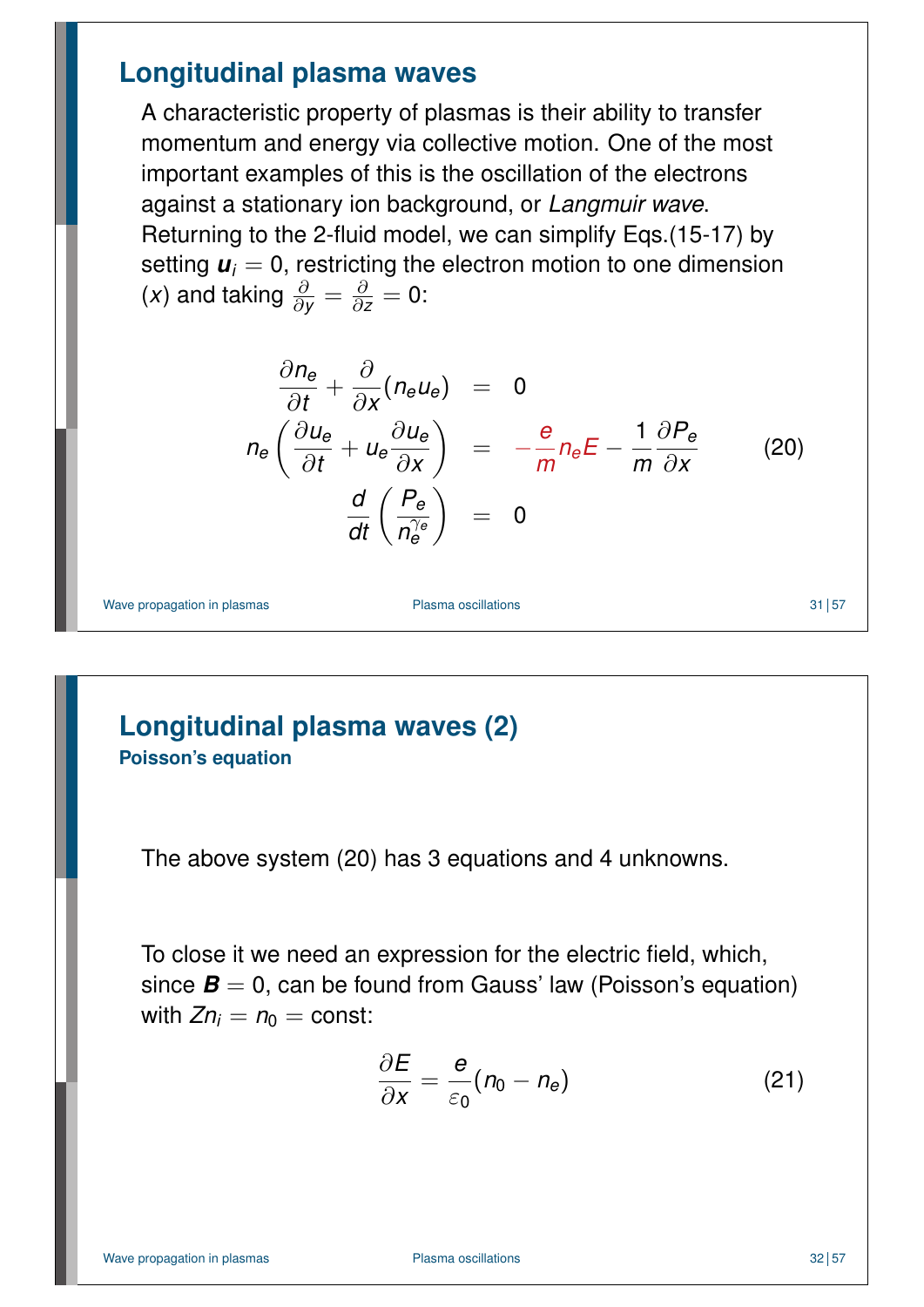# **Longitudinal plasma waves (3)**

1D electron fluid equations

$$
\frac{\partial n_e}{\partial t} + \frac{\partial}{\partial x} (n_e u_e) = 0
$$
\n
$$
n_e \left( \frac{\partial u_e}{\partial t} + u_e \frac{\partial u_e}{\partial x} \right) = -\frac{e}{m} n_e E - \frac{1}{m} \frac{\partial P_e}{\partial x}
$$
\n
$$
\frac{d}{dt} \left( \frac{P_e}{n_e^{\gamma_e}} \right) = 0
$$
\n
$$
\frac{\partial E}{\partial x} = \frac{e}{\varepsilon_0} (n_0 - n_e)
$$
\nWave propagation in plasma oscillations

#### **Longitudinal plasma waves (4) Linearization**

This system is nonlinear, and apart from a few special cases, cannot be solved exactly. A common technique for analyzing waves in plasmas therefore is to *linearize* the equations, assuming the perturbed amplitudes are small compared to the equilibrium values:

> $n_e$  =  $n_0 + n_1$ ,  $u_e = u_1$ ,  $P_e = P_0 + P_1$  $E = E_1$ ,

where  $n_1 \ll n_0$ ,  $P_1 \ll P_0$ . These expressions are substituted into (22) and all products  $n_1\partial_t u_1$ ,  $u_1\partial_x u_1$  etc. are neglected to get a set of linear equations for the perturbed quantities...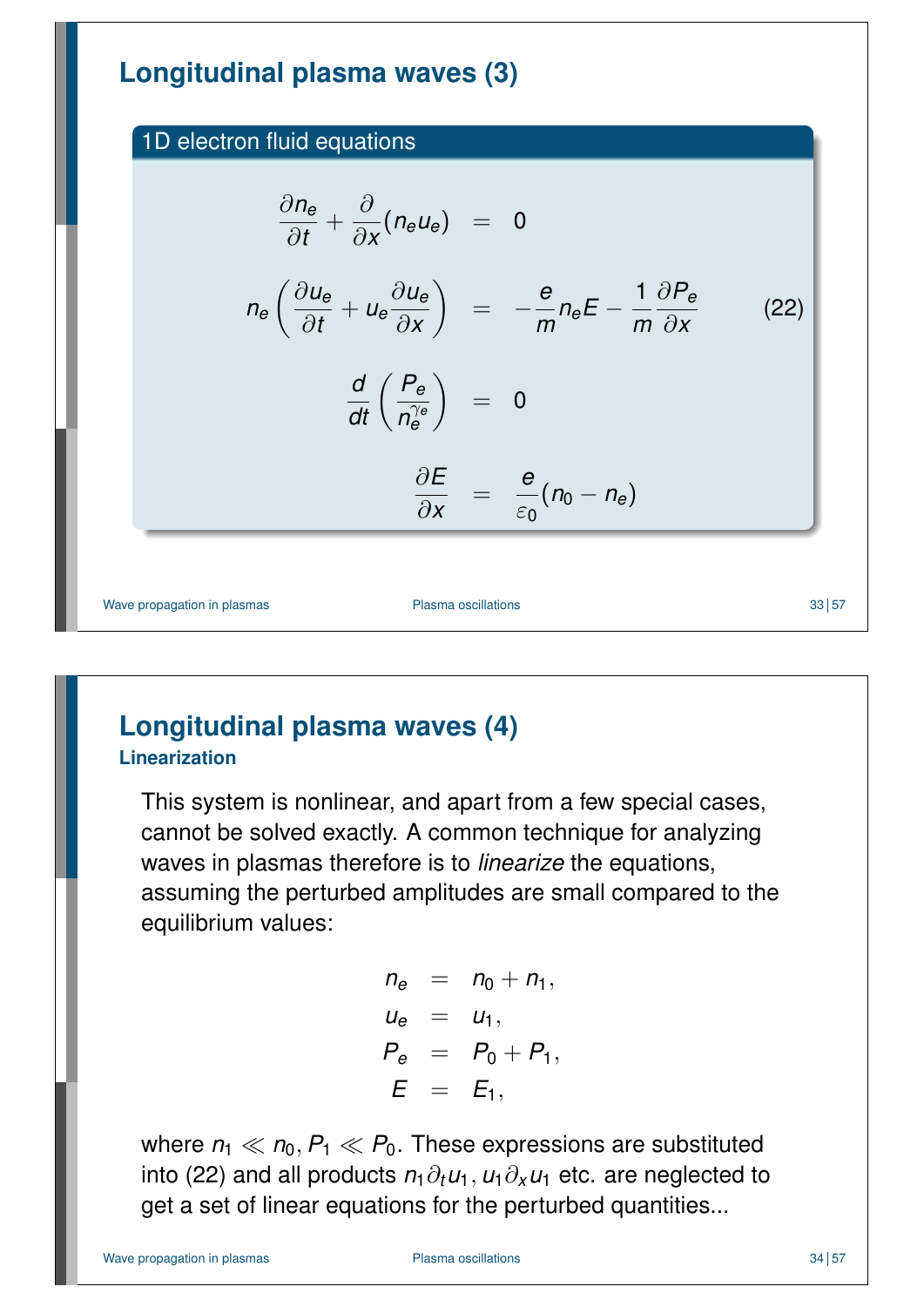**Linearized equations**  
\n
$$
\frac{\partial n_1}{\partial t} + n_0 \frac{\partial u_1}{\partial x} = 0,
$$
\n
$$
n_0 \frac{\partial u_1}{\partial t} = -\frac{e}{m} n_0 E_1 - \frac{1}{m} \frac{\partial P_1}{\partial x}, \quad (23)
$$
\n**Exercise**  
\n
$$
\frac{\partial E_1}{\partial x} = -\frac{e}{\varepsilon_0} n_1,
$$
\n
$$
P_1 = 3k_B T_e n_1.
$$
\nN.B. Expression for  $P_1$  results from specific heat ratio  $\gamma_e = 3$  and assuming isothermal background electrons,  $P_0 = k_B T_e n_0$  (ideal gas) – see Kruer (1988).  
\nWave propagation in plasma  
\nPlasma oscillations

## **Wave equation**

We can now eliminate  $E_1$ ,  $P_1$  and  $u_1$  from (23) to get:

$$
\left(\frac{\partial^2}{\partial t^2} - 3v_{te}^2 \frac{\partial^2}{\partial x^2} + \omega_\rho^2\right) n_1 = 0, \qquad (24)
$$

with  $\textit{v}_{te}^2 = \textit{k}_B\textit{T}_e/\textit{m}_e$  and  $\omega_\rho$  given by (8) as before.

Finally, we look for pl[ane](#page-17-0) wave solutions of the form *A* = *A*0*e i*(ω*t*−*kx*) , so that our derivative operators become:  $\frac{\partial}{\partial t} \rightarrow i\omega$ ;  $\frac{\partial}{\partial x} \rightarrow -i k$ .

Substitution into (24) yields finally:

Bohm-Gross dispersion relation for electron plasma waves

<span id="page-17-0"></span>
$$
\omega^2 = \omega_p^2 + 3k^2 v_{te}^2
$$

Wave propagation in plasmas **Plasma oscillations** 36 57

*te* (25)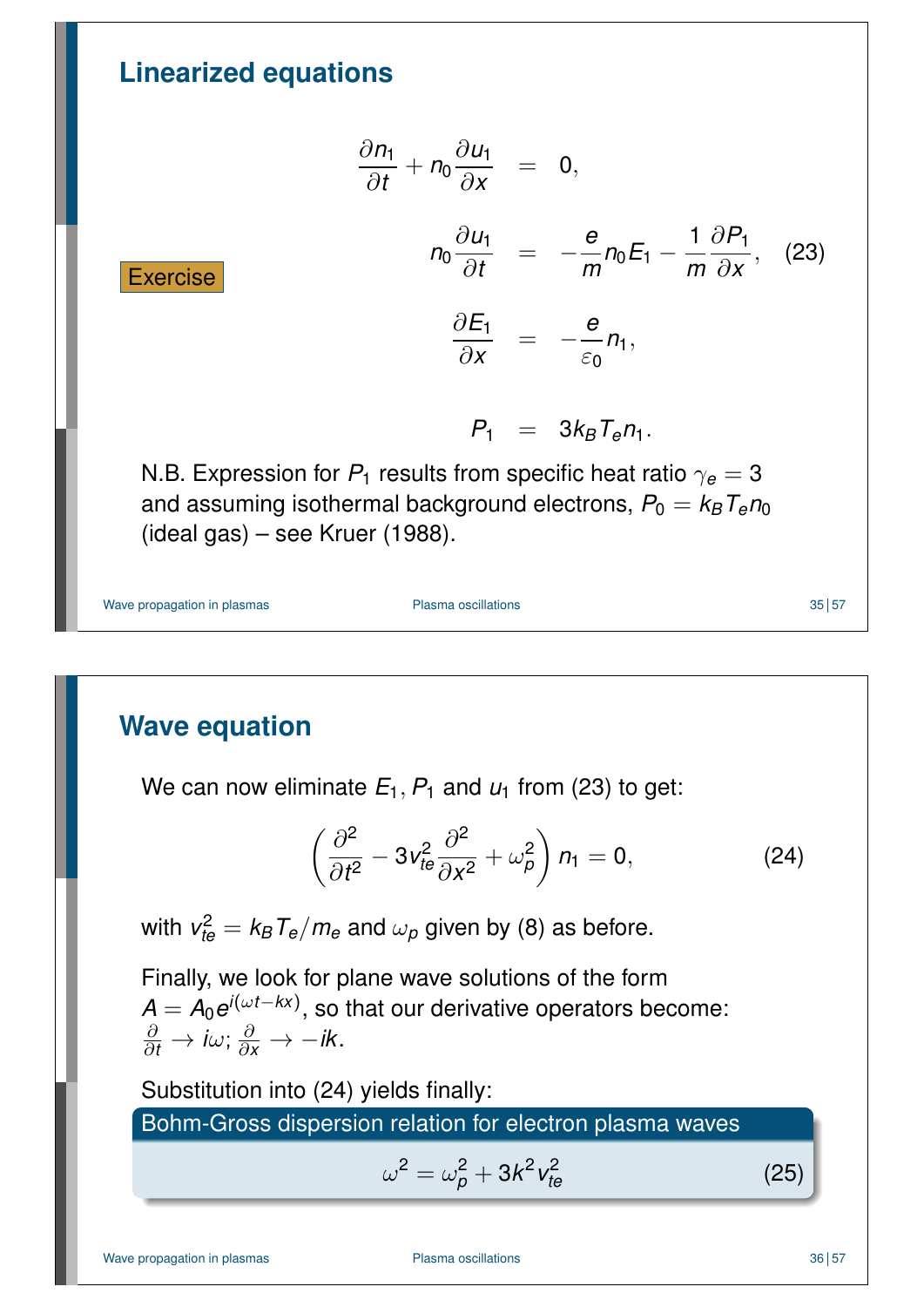#### **Electromagnetic waves**

To describe *transverse* electromagnetic (EM) waves, we need two more of Maxwells equations: Faraday's law (35) and Ampère's law (36), which we come to in their usual form later. To simplify things, taking our cue from the previous analysis of small-amplitude, longitudinal waves, we linearize and again apply the harmonic approximation  $\frac{\partial}{\partial t} \rightarrow i \omega$ :

$$
\nabla \times \boldsymbol{E}_1 = -i\omega \boldsymbol{B}_1, \qquad (26)
$$

$$
\nabla \times \boldsymbol{B}_1 = \mu_0 \boldsymbol{J}_1 + i \varepsilon_0 \mu_0 \omega \boldsymbol{E}_1, \qquad (27)
$$

where the transverse current density is given by:

$$
\mathbf{J}_1 = -n_0 e \mathbf{u}_1. \tag{28}
$$

Wave propagation in plasmas Transverse waves **Transverse waves** 37 | 57

#### **Electromagnetic waves (2) Ohm's law**

We now look for pure EM plane-wave solutions with  $E_1 \perp k$ . Also note that the group and phase velocities  $v_p, v_q \gg v_{te}$ , so that we can assume a *cold* plasma with  $P_e = n_0 k_B T_e = 0$ .



The linearized electron fl[uid](#page-22-0) velocity and corresponding current ar[e t](#page-22-1)hen:

<span id="page-18-1"></span><span id="page-18-0"></span>
$$
\mathbf{u}_1 = -\frac{e}{i\omega m_e} \mathbf{E}_1,
$$
  

$$
\mathbf{J}_1 = \frac{n_0 e^2}{i\omega m_e} \mathbf{E}_1 \equiv \sigma \mathbf{E}_1,
$$
 (29)

where σ is the *AC electrical conductivity*.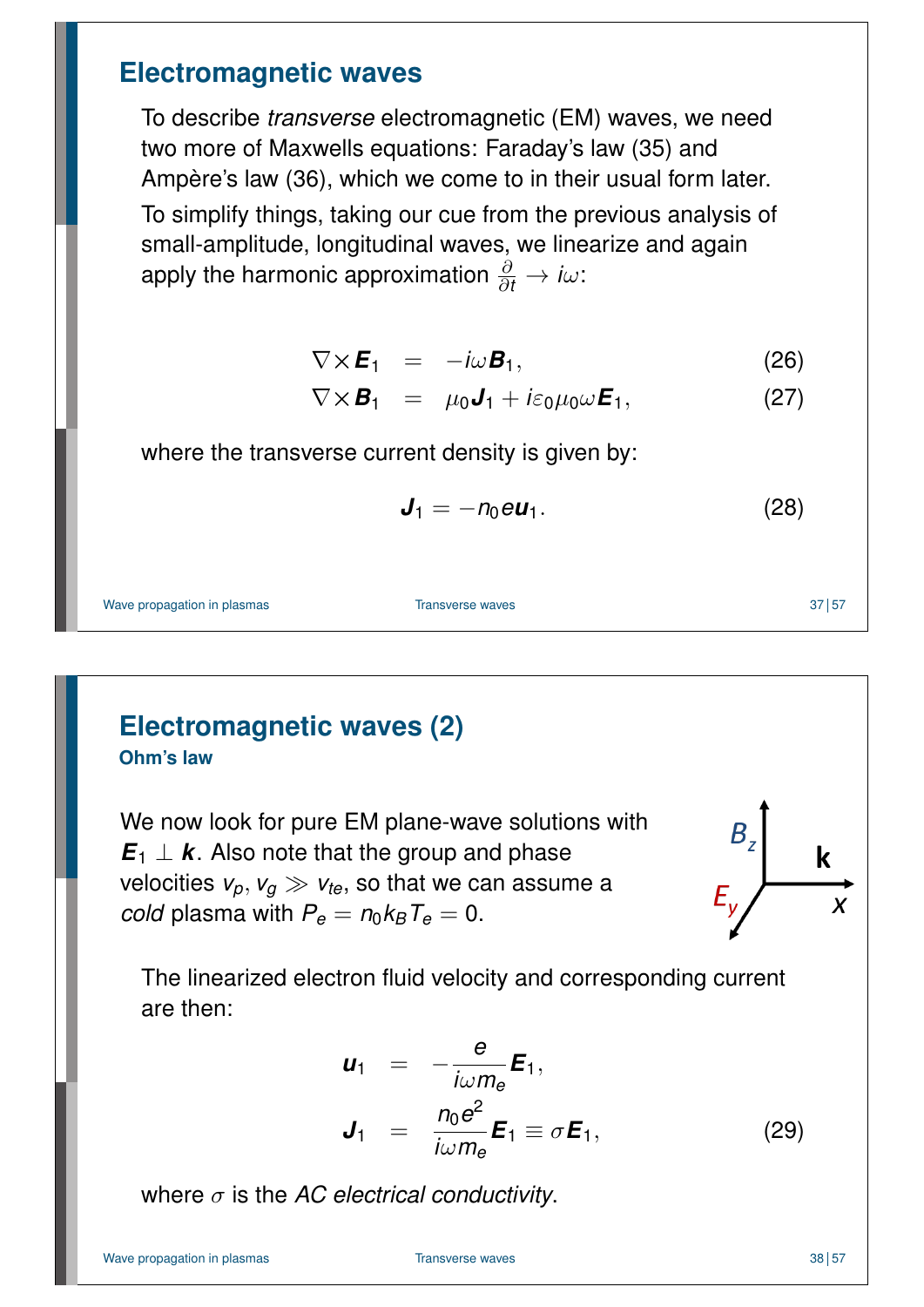# **Electromagnetic waves (3)**

#### **Dielectric function**

By analogy with dielectric media (see eg: Jackson), in which Ampere's law is usually written  $\nabla \times \mathbf{B}_1 = \mu_0 \partial_t \mathbf{D}_1$ , by substituting (29) into (36), can show that

$$
\textbf{D}_1=\varepsilon_0\varepsilon\textbf{E}_1
$$

with

$$
\varepsilon = 1 + \frac{\sigma}{i\omega\varepsilon_0} = 1 - \frac{\omega_\rho^2}{\omega^2}.
$$
 (30)

Wave propagation in plasmas **Transverse waves** 39 | 57

# **Electromagnetic waves (4)**

**Refractive index**

From (30) it follows immediately that:

Refractive index

$$
\eta \equiv \sqrt{\varepsilon} = \frac{ck}{\omega} = \left(1 - \frac{\omega_p^2}{\omega^2}\right)^{1/2} \tag{31}
$$

with

#### [D](#page-22-1)ispersion relation

$$
\omega^2 = \omega_\rho^2 + c^2 k^2
$$



The above expression can also be found directly by elimination of  $J_1$  and  $B_1$  from Eqs. (26)-(29).

(32)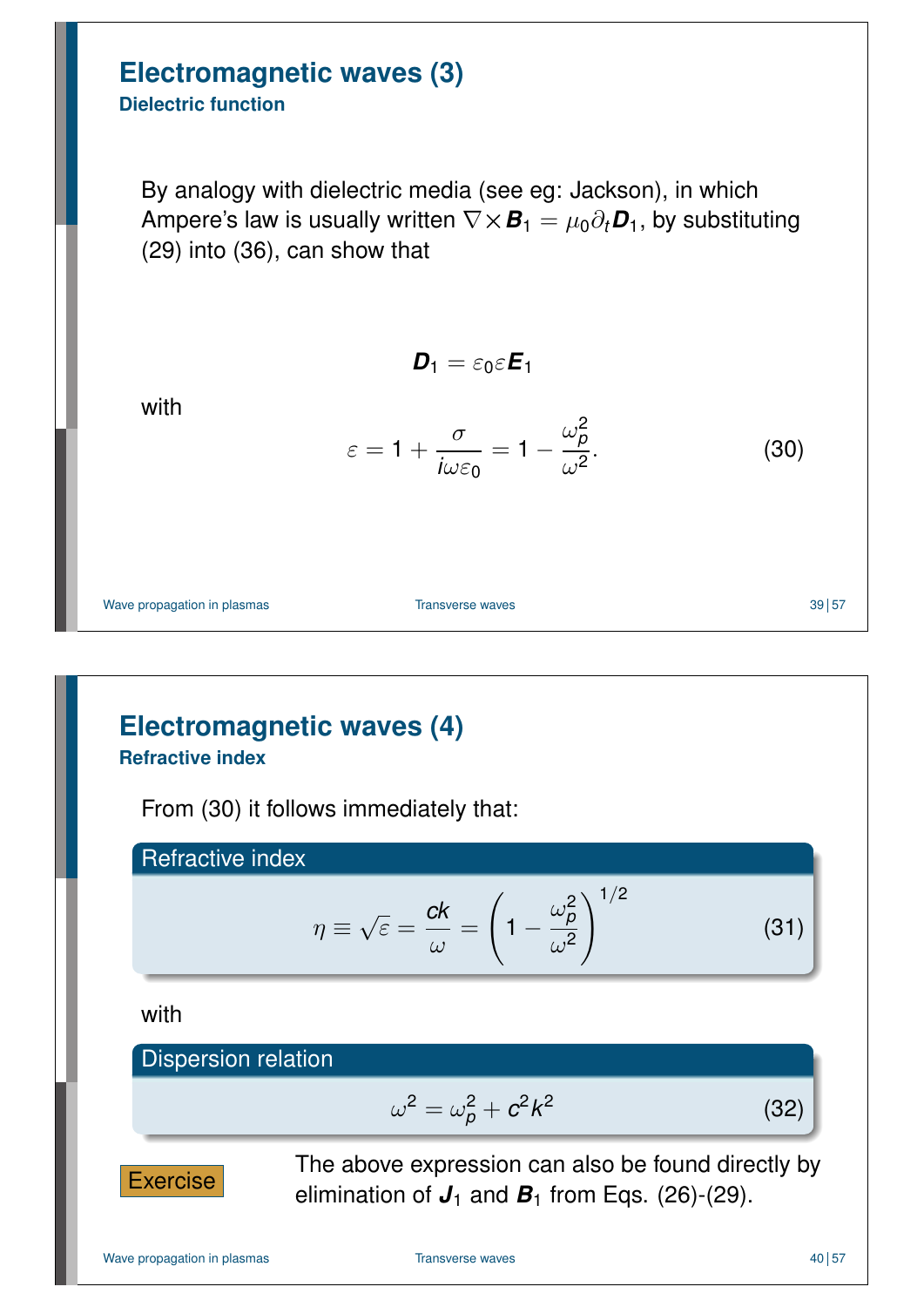# **Propagation characteristics**

**Underdense plasmas**

From the dispersion relation (32) a number of important features of EM wave propagation in plasmas can be deduced.

For *underdense* plasmas  $(n_e \ll n_c)$ :

Phase velocity 
$$
v_p = \frac{\omega}{k} \approx c \left(1 + \frac{\omega_p^2}{2\omega^2}\right) > c
$$
  
Group velocity  $v_g = \frac{\partial \omega}{\partial k} \approx c \left(1 - \frac{\omega_p^2}{2\omega^2}\right) < c$ 

Wave propagation in plasmas and the contract of the Transverse waves the contract of the 41 step 41 step 41 step 41 step 41 step 41 step 41 step 41 step 41 step 41 step 41 step 41 step 41 step 41 step 42 step 41 step 42 st

# **Propagation characteristics (2)**

#### **Overdense plasmas**

In the opposite case,  $n_e > n_c$ , the refractive index  $\eta$  becomes imaginary, and the wave can no longer propagate, becoming evanescent instead, with a decay length determined by the *collisionless skin depth c*/ω*p*.

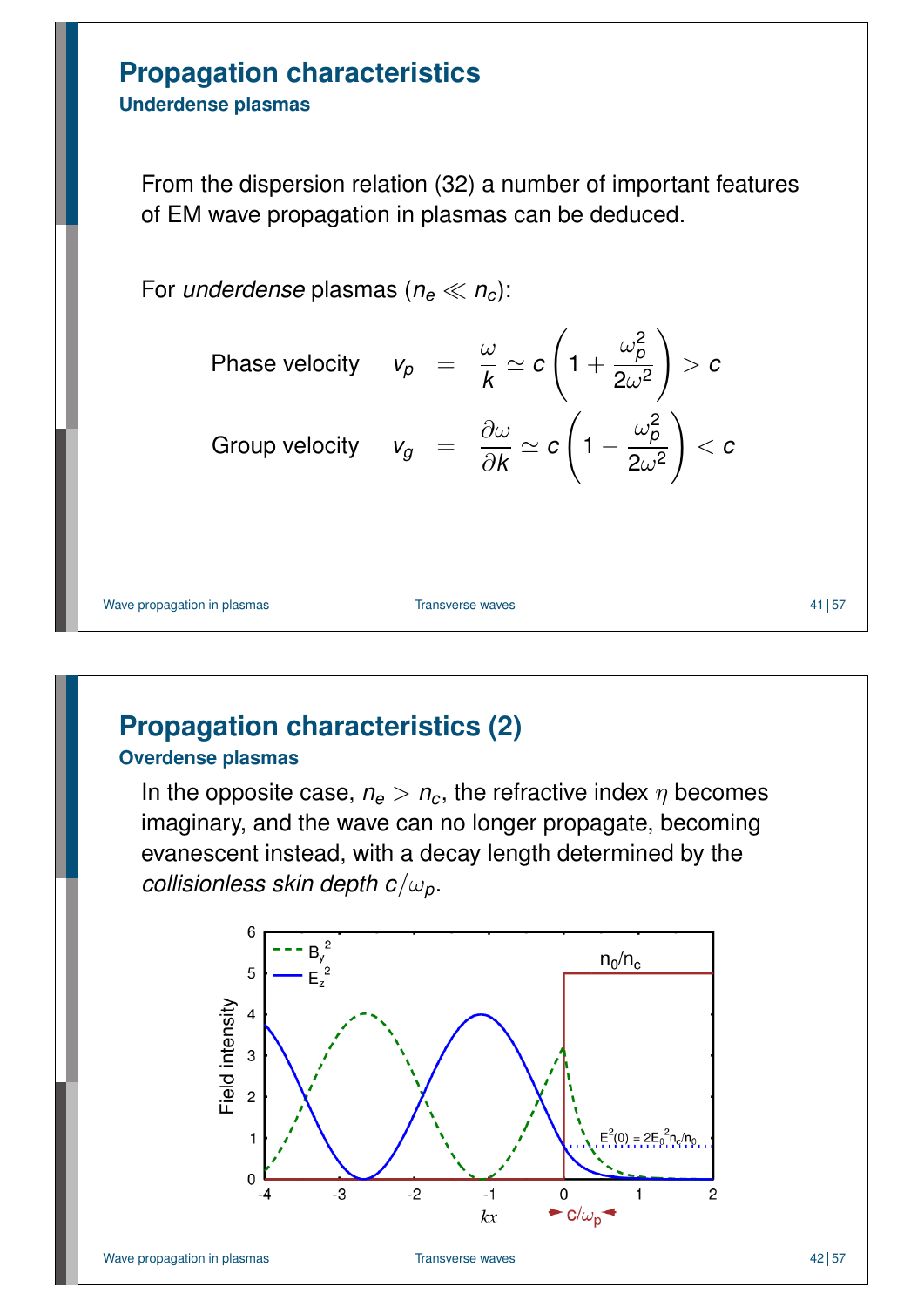

## **Nonlinear wave propagation**

The starting point for most analyses of nonlinear wave propagation phenomena is the Lorentz equation of motion for the electrons in a *cold* ( $T_e = 0$ ), unmagnetized plasma, together with Maxwell's equations.

We also make two assumptions:

- 1 The ions are initially assumed to be singly charged  $(Z = 1)$ and are treated as a immobile  $(v_i = 0)$ , homogeneous background with  $n_0 = Zn_i$ .
- 2 Thermal motion is neglected justified for underdense plasmas because the temperature remains small compared to the typical oscillation energy in the laser field ( $v_{\text{os}} \gg v_{\text{te}}$ ).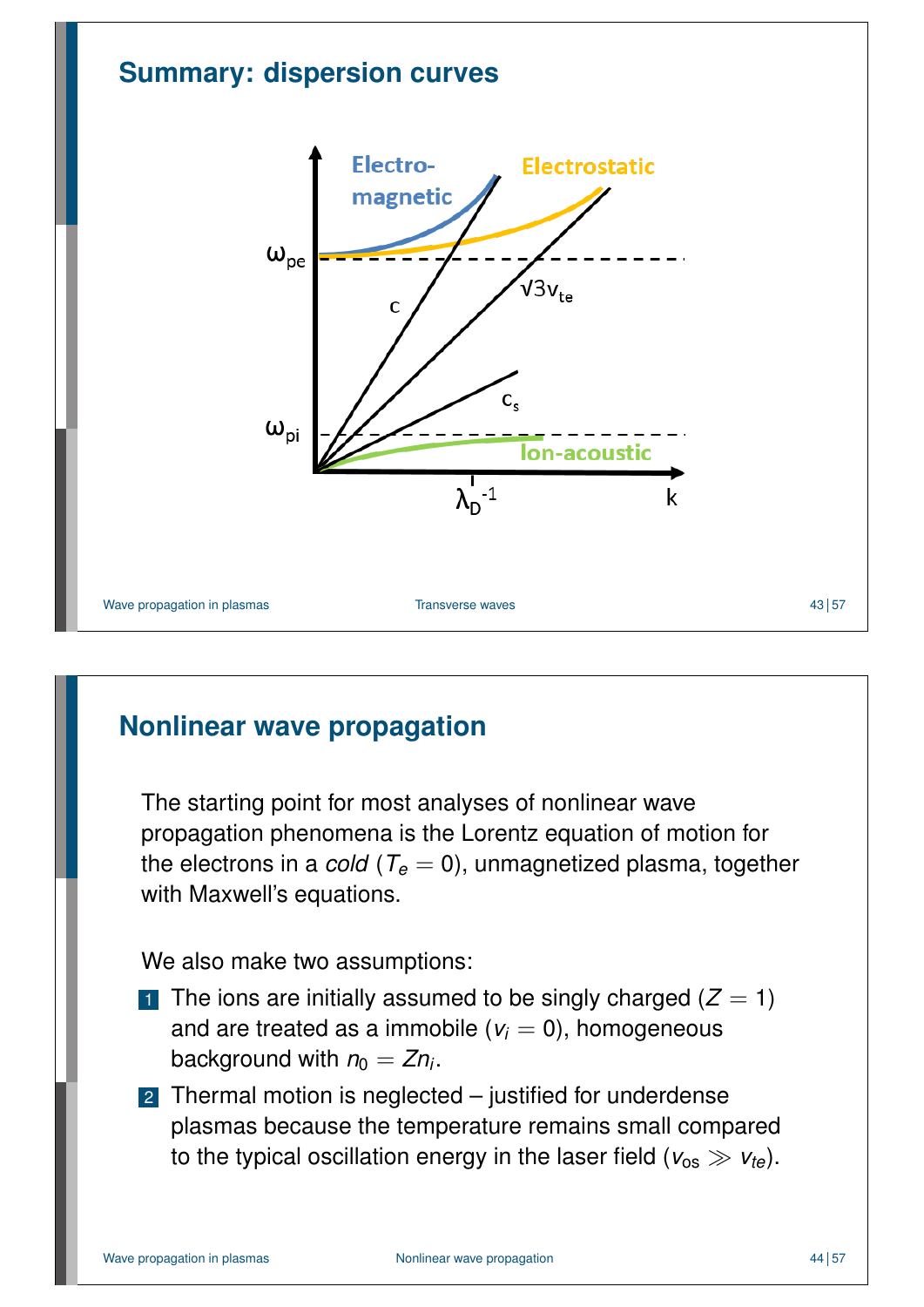#### **Lorentz-Maxwell equations**

#### Starting equations (SI units) are as follows

$$
\frac{\partial \mathbf{p}}{\partial t} + (\mathbf{v} \cdot \nabla) \mathbf{p} = -e(\mathbf{E} + \mathbf{v} \times \mathbf{B}), \tag{33}
$$

$$
\nabla \cdot \boldsymbol{E} = \frac{e}{\varepsilon_0} (n_0 - n_e), \qquad (34)
$$

$$
\nabla \times \boldsymbol{E} = -\frac{\partial \boldsymbol{B}}{\partial t}, \qquad (35)
$$

$$
c^2 \nabla \times \boldsymbol{B} = -\frac{\boldsymbol{e}}{\varepsilon_0} n_{\boldsymbol{e}} \boldsymbol{v} + \frac{\partial \boldsymbol{E}}{\partial t}, \qquad (36)
$$

$$
\nabla \cdot \bm{B} = 0, \qquad (37)
$$

where 
$$
\mathbf{p} = \gamma m_e \mathbf{v}
$$
 and  $\gamma = (1 + p^2/m_e^2 c^2)^{1/2}$ .

Wave propagation in plasmas Nonlinear wave propagation

$$
45\,|\,57
$$

## **Electromagnetic waves**



To simplify matters we first assume a plane-wave geometry like that above, with the transverse electromagnetic fields given by  $\bm{E}_L = (0, E_y, 0); \bm{B}_L = (0, 0, B_z).$ From Eq. (33) the transverse electron momentum is then simply given by:

<span id="page-22-3"></span><span id="page-22-2"></span><span id="page-22-1"></span><span id="page-22-0"></span>
$$
p_{y} = eA_{y}, \qquad (38) \qquad \qquad \boxed{\text{Exercise}}
$$

where  $E_y = \partial A_y / \partial t$ .

This relation expresses conservation of canonical momentum.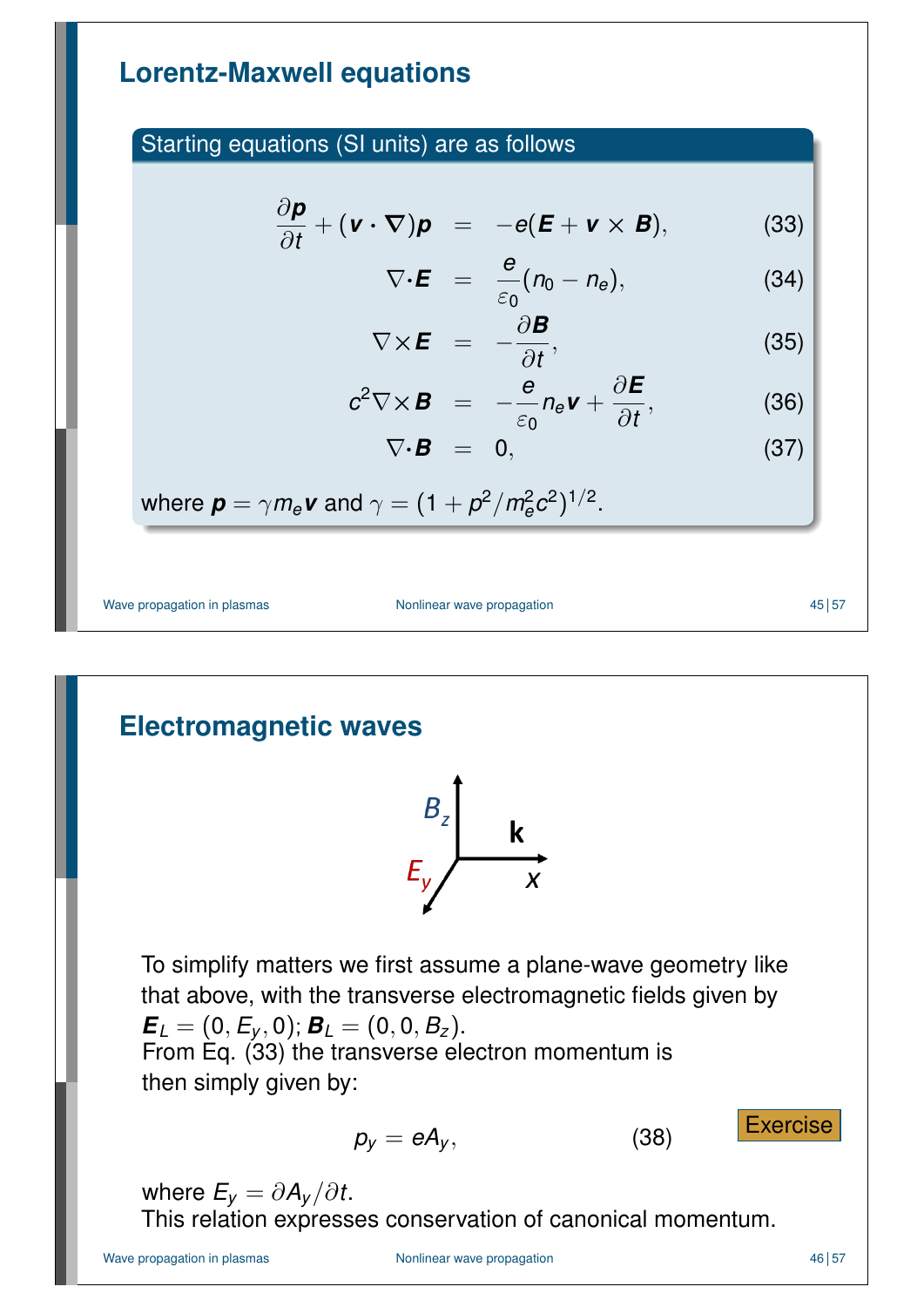#### **The EM wave equation I**

Substitute  $\boldsymbol{E} = -\nabla \phi - \partial \boldsymbol{A}/\partial t$ ;  $\boldsymbol{B} = \nabla \times \boldsymbol{A}$  into Ampère Eq.(36):

$$
c^2 \nabla \times (\nabla \times \mathbf{A}) + \frac{\partial^2 \mathbf{A}}{\partial t^2} = \frac{\mathbf{J}}{\varepsilon_0} - \nabla \frac{\partial \phi}{\partial t},
$$

where the current  $J = -en_e v$ .

Now we use a bit of vectorial magic, splitting the current into rotational (solenoidal) and irrotational (longitudinal) parts:

 $J = J_{\perp} + J_{||} = \nabla \times \mathbf{\Pi} + \nabla \Psi$ 

from which we can deduce (see Jackson!):

$$
\boldsymbol{J}_{||}-\frac{1}{c^2}\nabla\frac{\partial\phi}{\partial t}=0.
$$

Wave propagation in plasmas Nonlinear wave propagation and the state of the 47 57 47 57

#### **The EM wave equation II**

Now apply Coulomb gauge  $\nabla \cdot \mathbf{A} = 0$  and  $v_y = eA_y/\gamma$  from (38), to finally get:

#### EM wave

$$
\frac{\partial^2 A_y}{\partial t^2} - c^2 \nabla^2 A_y = \mu_0 J_y = -\frac{e^2 n_e}{\varepsilon_0 m_e \gamma} A_y.
$$
 (39)

The nonlinear source term on the RHS contains two important bits of physics:

$$
n_e = n_0 + \delta n \rightarrow
$$
 Coupling to plasma waves

 $\gamma = \sqrt{1 + \boldsymbol{p}^2/m_e^2c^2} \;\;\rightarrow \;\;$  Relativistic effects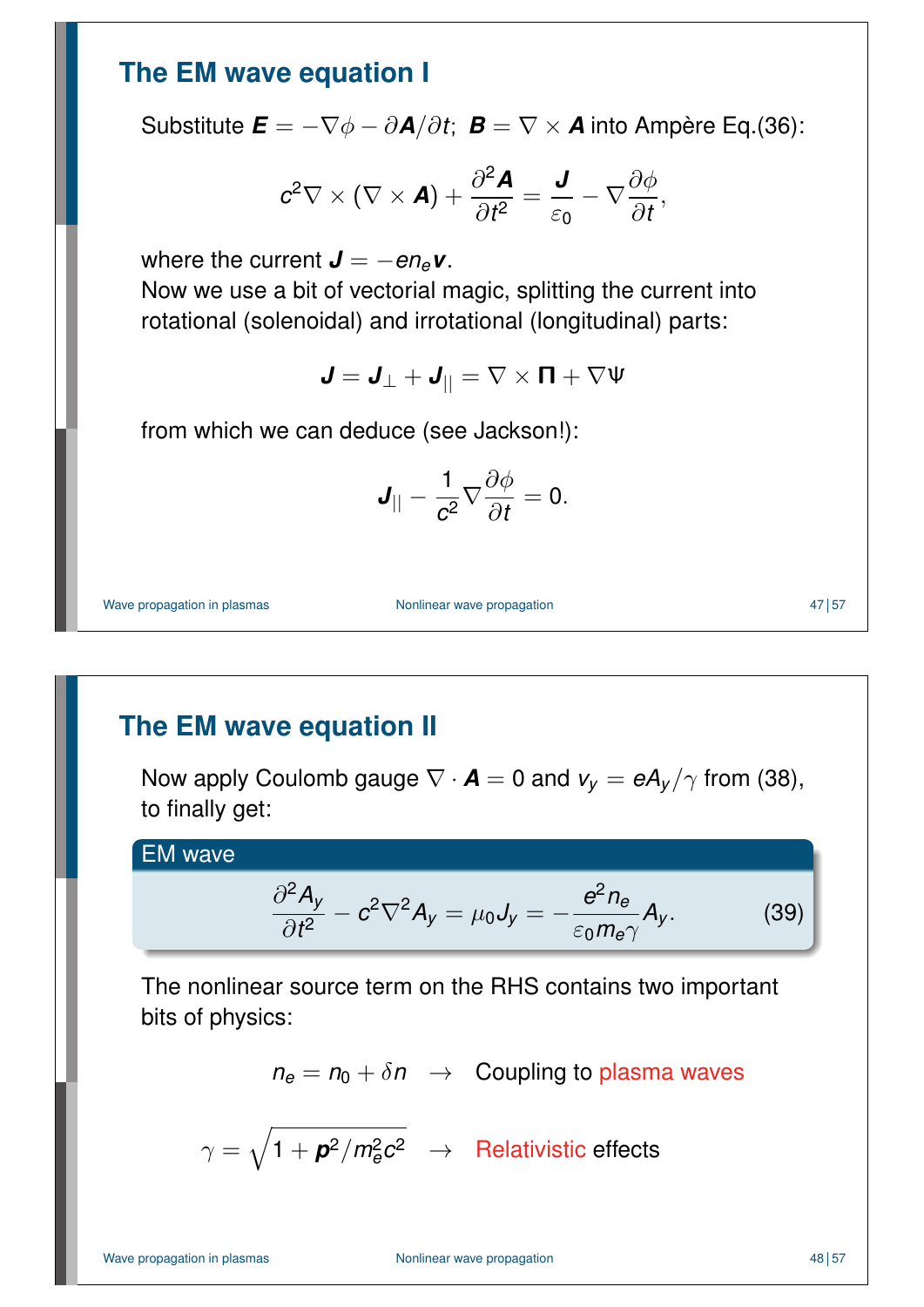#### **Electrostatic (Langmuir) waves I**

Taking the *longitudinal* (*x*)-component of the momentum equation (33) gives:

$$
\frac{d}{dt}(\gamma m_e v_x) = -eE_x - \frac{e^2}{2m_e\gamma} \frac{\partial A_y^2}{\partial x}
$$

We can eliminate *v<sup>x</sup>* using Ampère's law (36)*<sup>x</sup>* :

$$
0=-\frac{e}{\varepsilon_0}n_e v_x+\frac{\partial E_x}{\partial t},
$$

while the electron density can be determined via Poisson's equation (34):

$$
n_e=n_0-\frac{\varepsilon_0}{e}\frac{\partial E_x}{\partial x}.
$$

Wave propagation in plasmas Nonlinear wave propagation and the state of the 49 57

## **Electrostatic (Langmuir) waves II**

The above (closed) set of equations can in principle be solved numerically for arbitrary pump strengths. For the moment, we simplify things by linearizing the *plasma* fluid quantities:

$$
n_e \simeq n_0 + n_1 + \dots
$$
  

$$
v_x \simeq v_1 + v_2 + \dots
$$

[a](#page-22-2)nd neglect products like  $n_1v_1$  etc. This finally leads to:

Driven plasma wave

$$
\left(\frac{\partial^2}{\partial t^2} + \frac{\omega_\rho^2}{\gamma_0}\right) E_x = -\frac{\omega_\rho^2 e}{2m_e \gamma_0^2} \frac{\partial}{\partial x} A_y^2 \tag{40}
$$

The driving term on the RHS is the *relativistic ponderomotive [fo](#page-22-3)rce*, with  $\gamma_0 = (1 + a_0^2)$  $(2)^{1/2}$ .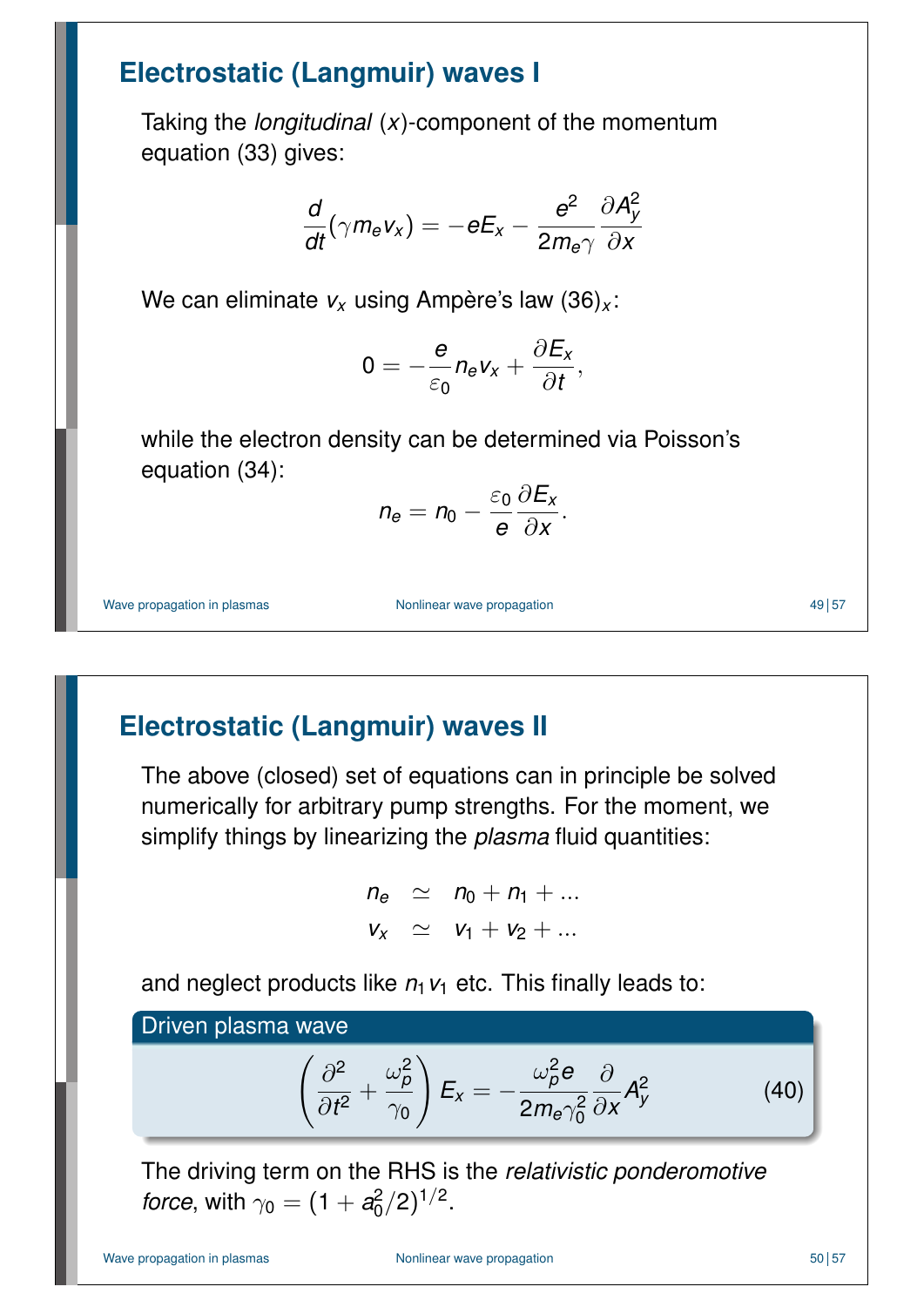

# **Cold plasma fluid equations: outlook**

These coupled fluid equations and their fully non-linear variations describe a vast range of nonlinear laser-plasma interaction phenomena:

- plasma wake generation: Bingham, Assmann  $\overline{\phantom{a}}$
- blow-out regime: Silva Ē.
- laser self-focussing and channelling: Najmudin, Cros  $\overline{\phantom{a}}$
- parametric instabilities  $\Box$
- harmonic generation, ...  $\overline{\phantom{a}}$

Plasma-accelerated particle *beams*, on the other hand, cannot be treated with fluid theory and require a more sophisticated kinetic approach. – see Pukhov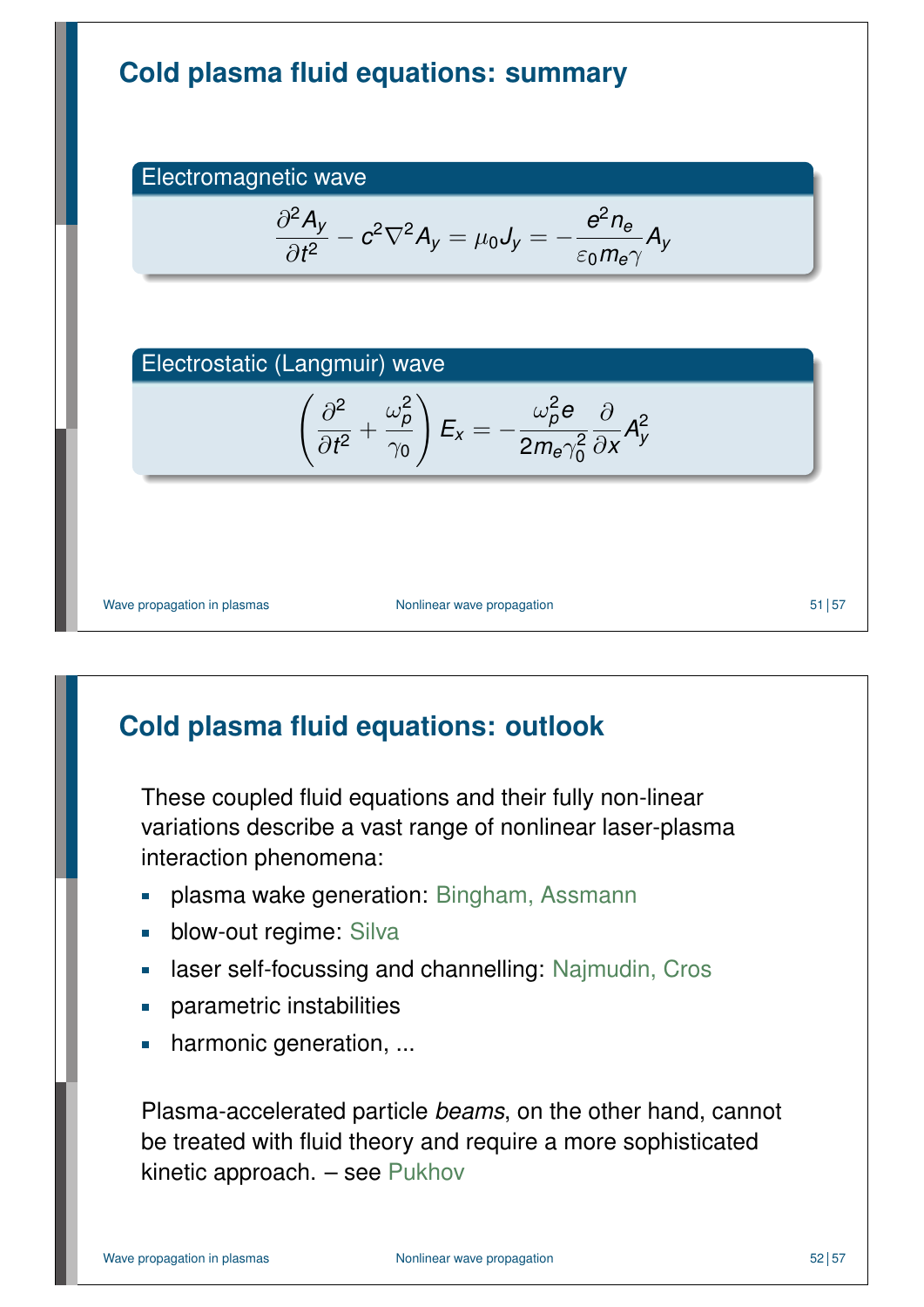

Wave propagation in plasmas Further reading 53 57

#### **Constants**

| Name                       | Symbol          | Value (SI)                              | Value (cgs)                                          |
|----------------------------|-----------------|-----------------------------------------|------------------------------------------------------|
|                            |                 |                                         |                                                      |
| Boltzmann constant         | $k_B$           | $1.38 \times 10^{-23}$ JK <sup>-1</sup> | $1.38 \times 10^{-16}$ erg K <sup>-1</sup>           |
| Electron charge            | e               | $1.6 \times 10^{-19}$ C                 | $4.8 \times 10^{-10}$ statcoul                       |
| Electron mass              | $m_{\rm e}$     | $9.1 \times 10^{-31}$ kg                | $9.1 \times 10^{-28}$ g                              |
| Proton mass                | $m_p$           | $1.67 \times 10^{-27}$ kg               | $1.67 \times 10^{-24}$ g                             |
| Planck constant            | h               | $6.63 \times 10^{-34}$ Js               | 6.63 $\times$ 10 <sup>-27</sup> erg-s                |
| Speed of light             | C               | $3 \times 10^8 \text{ ms}^{-1}$         | $3 \times 10^{10}$ cms <sup>-1</sup>                 |
| Dielectric constant        | $\varepsilon_0$ | $8.85 \times 10^{-12}$ Fm <sup>-1</sup> |                                                      |
| Permeability constant      | $\mu_0$         | $4\pi \times 10^{-7}$                   |                                                      |
| Proton/electron mass ratio | $m_p/m_e$       | 1836                                    | 1836                                                 |
| Temperature = $1eV$        | $e/k_B$         | 11604K                                  | 11604K                                               |
| Avogadro number            | $N_A$           | $6.02 \times 10^{23}$ mol <sup>-1</sup> | $6.02 \times 10^{23}$ mol <sup>-1</sup>              |
| Atmospheric pressure       | 1 atm           | 1.013 $\times$ 10 <sup>5</sup> Pa       | 1.013 $\times$ 10 <sup>6</sup> dyne cm <sup>-2</sup> |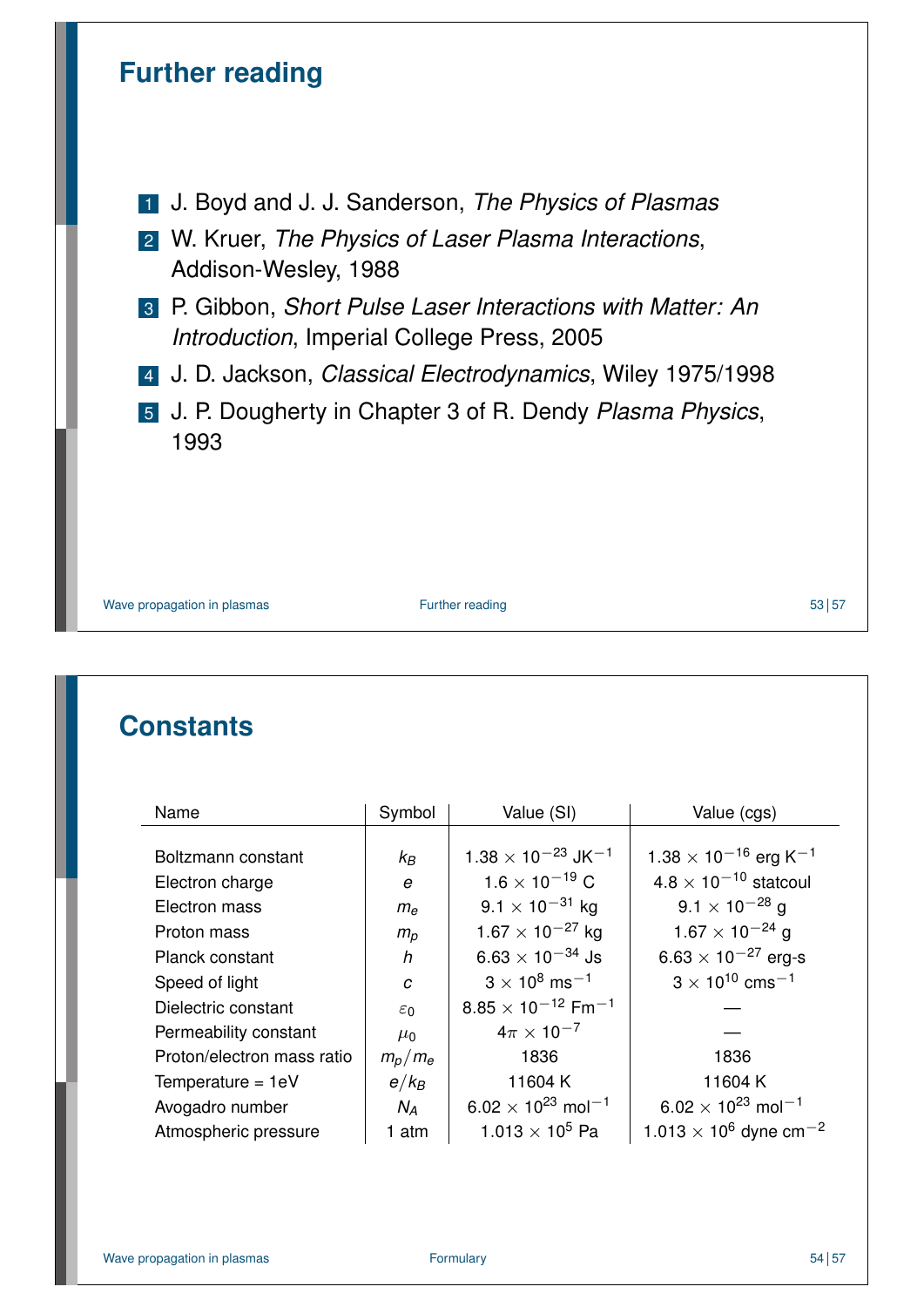# **Formulae**

| Name                             | Symbol                           | Formula (SI)                                                                                                    | Formula (cgs)                                                            |
|----------------------------------|----------------------------------|-----------------------------------------------------------------------------------------------------------------|--------------------------------------------------------------------------|
| Debye length                     | $\lambda_D$                      | $\left(\frac{\varepsilon_0 k_B T_e}{e^2 n_e}\right)^{\frac{1}{2}}$ m                                            | $\left(\frac{k_B T_e}{4\pi e^2 n_e}\right)^{\frac{1}{2}}$ cm             |
| Particles in Debye sphere        | $N_D$                            | $\frac{4\pi}{3}\lambda_D^3$                                                                                     | $\frac{4\pi}{2}\lambda_D^3$                                              |
| Plasma frequency (electrons)     | $\omega_{\textit{pe}}$           | $\left(\frac{e^2 n_e}{\varepsilon_0 m_e}\right)^{\frac{1}{2}}$ s <sup>-1</sup>                                  | $\left(\frac{4\pi e^2 n_e}{m_e}\right)^{\frac{1}{2}} s^{-1}$             |
| Plasma frequency (ions)          | $\omega_{\textit{Di}}$           | $\left(\frac{Z^2e^2n_i}{\epsilon_0m_i}\right)^{\frac{1}{2}}s^{-1}$                                              | $\left(\frac{4\pi Z^2e^2n_i}{m}\right)^{\frac{1}{2}}s^{-1}$              |
| Thermal velocity                 | $v_{te} = \omega_{pe} \lambda_D$ | $\left(\frac{k_B T_e}{m}\right)^{\frac{1}{2}}$ ms <sup>-1</sup>                                                 | $\left(\frac{k_B T_e}{m_e}\right)^{\frac{1}{2}}$ cms <sup>-1</sup>       |
| Electron gyrofrequency           | $\omega_c$                       | $eB/m_e$ s <sup>-1</sup>                                                                                        | $eB/m_e$ s <sup>-1</sup>                                                 |
| Electron-ion collision frequency | $\nu_{ei}$                       | $\frac{\pi^{\frac{3}{2}} n_e Z e^4 \ln \Lambda}{2^{\frac{1}{2}} (4 \pi \varepsilon_0)^2 m_e^2 v_{te}^3} s^{-1}$ | $\frac{4(2\pi)^{\frac{1}{2}}n_eZe^4\ln\Lambda}{3m_e^2v_{\phi}^3} s^{-1}$ |
| Coulomb-logarithm                | In $\Lambda$                     | In $\frac{9N_D}{2}$                                                                                             | In $\frac{9N_D}{Z}$                                                      |
| Wave propagation in plasmas      |                                  | Formulary                                                                                                       |                                                                          |

# **Useful formulae**

| Plasmafrequency                                  | $\omega_{pe} = 5.64 \times 10^4 n_{\rm B}^{\frac{1}{2}} \text{ s}^{-1}$                                                                 |
|--------------------------------------------------|-----------------------------------------------------------------------------------------------------------------------------------------|
| Critical density                                 | $n_c = 10^{21} \lambda_1^{-2}$ cm <sup>-3</sup>                                                                                         |
| Debye length                                     | $\lambda_D = 743 \; T_a^{\frac{1}{2}} n_a^{-\frac{1}{2}}$ cm                                                                            |
| Skin depth                                       | $\delta = c/\omega_0 = 5.31 \times 10^5 n_e^{-\frac{1}{2}}$ cm                                                                          |
| Elektron-ion collision frequency                 | $\nu_{\rm ej} = 2.9 \times 10^{-6} n_{\rm e} T_{\rm e}^{-\frac{3}{2}}$ In $\Lambda$ s <sup>-1</sup>                                     |
| lon-ion collision frequency                      | $\nu_{ii} = 4.8 \times 10^{-8} Z^4 \left( \frac{m_p}{m_i} \right)^{\frac{1}{2}} n_i T_i^{-\frac{3}{2}} \ln \Lambda s^{-1}$              |
| Quiver amplitude                                 | $a_0 \equiv \frac{p_{osc}}{m_e c} = \left(\frac{l\lambda_L^2}{1.37 \times 10^{18} \text{Wcm}^{-2} \mu \text{m}^2}\right)^{\frac{1}{2}}$ |
| Relativistic focussing threshold                 | $P_c = 17 \left( \frac{n_c}{n} \right)$ GW                                                                                              |
| $T_e$ in eV; $n_e$ , $n_i$ in cm <sup>-3</sup> , | wavelength $\lambda_L$ in $\mu$ m                                                                                                       |